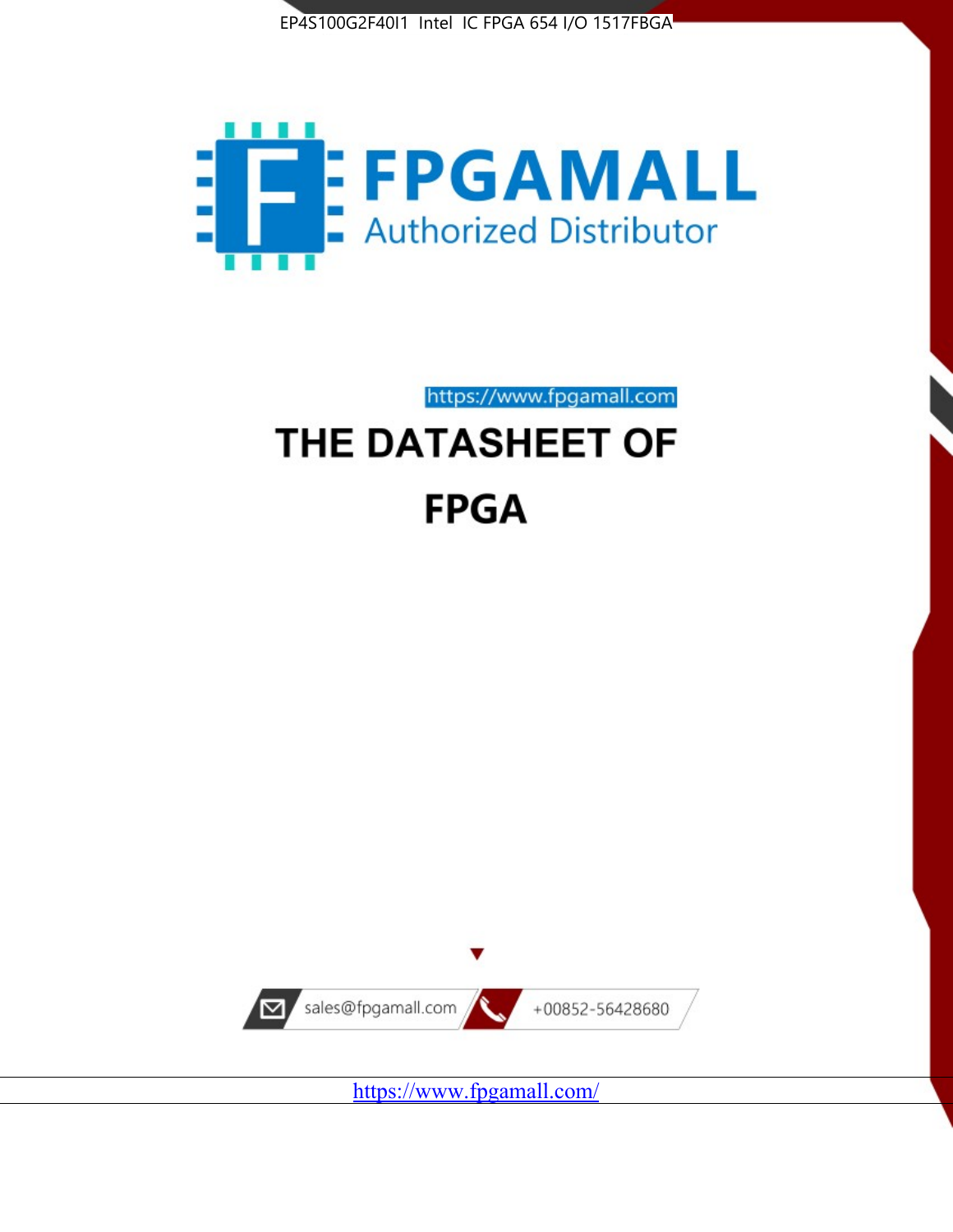EP4S100G2F40I1 Intel IC FPGA 654 I/O 1517FBGA



**SIV51001-3.5**

Altera® Stratix® IV FPGAs deliver a breakthrough level of system bandwidth and power efficiency for high-end applications, allowing you to innovate without compromise. Stratix IV FPGAs are based on the Taiwan Semiconductor Manufacturing Company (TSMC) 40-nm process technology and surpass all other high-end FPGAs, with the highest logic density, most transceivers, and lowest power requirements.

The Stratix IV device family contains three optimized variants to meet different application requirements:

- Stratix IV E (Enhanced) FPGAs—up to 813,050 logic elements (LEs), 33,294 kilobits (Kb) RAM, and 1,288 18 x 18 bit multipliers
- Stratix IV GX transceiver FPGAs—up to 531,200 LEs, 27,376 Kb RAM, 1,288 18 x 18-bit multipliers, and 48 full-duplex clock data recovery (CDR)-based transceivers at up to 8.5 Gbps
- Stratix IV GT—up to 531,200 LEs, 27,376 Kb RAM, 1,288 18 x 18-bit multipliers, and 48 full-duplex CDR-based transceivers at up to 11.3 Gbps

The complete Altera high-end solution includes the lowest risk, lowest total cost path to volume using HardCopy® IV ASICs for all the family variants, a comprehensive portfolio of application solutions customized for end-markets, and the industry leading Quartus® II software to increase productivity and performance.

f For information about upcoming Stratix IV device features, refer to the *[Upcoming](http://www.altera.com/literature/hb/stratix-iv/uf01001.pdf?GSA_pos=2&WT.oss_r=1&WT.oss=upcoming)  [Stratix IV Device Features](http://www.altera.com/literature/hb/stratix-iv/uf01001.pdf?GSA_pos=2&WT.oss_r=1&WT.oss=upcoming)* document.

f For information about changes to the currently published *Stratix IV Device Handbook*, refer to the *[Addendum to the Stratix IV Device Handbook](http://www.altera.com/literature/hb/stratix-iv/stx4_siv54002.pdf)* chapter.

This chapter contains the following sections:

- "Feature Summary" on page 1–2
- "Architecture Features" on page 1–6
- "Integrated Software Platform" on page 1–19
- "Ordering Information" on page 1–19

@2016 Altera Corporation. All rights reserved. ALTERA, ARRIA, CYCLONE, HARDCOPY, MAX, MEGACORE, NIOS, QUARTUS and STRATIX words and logos are trademarks of Altera Corporation and registered in the U.S. Patent and Trademark



Stratix IV Device Handbook Volume 1 January 2016

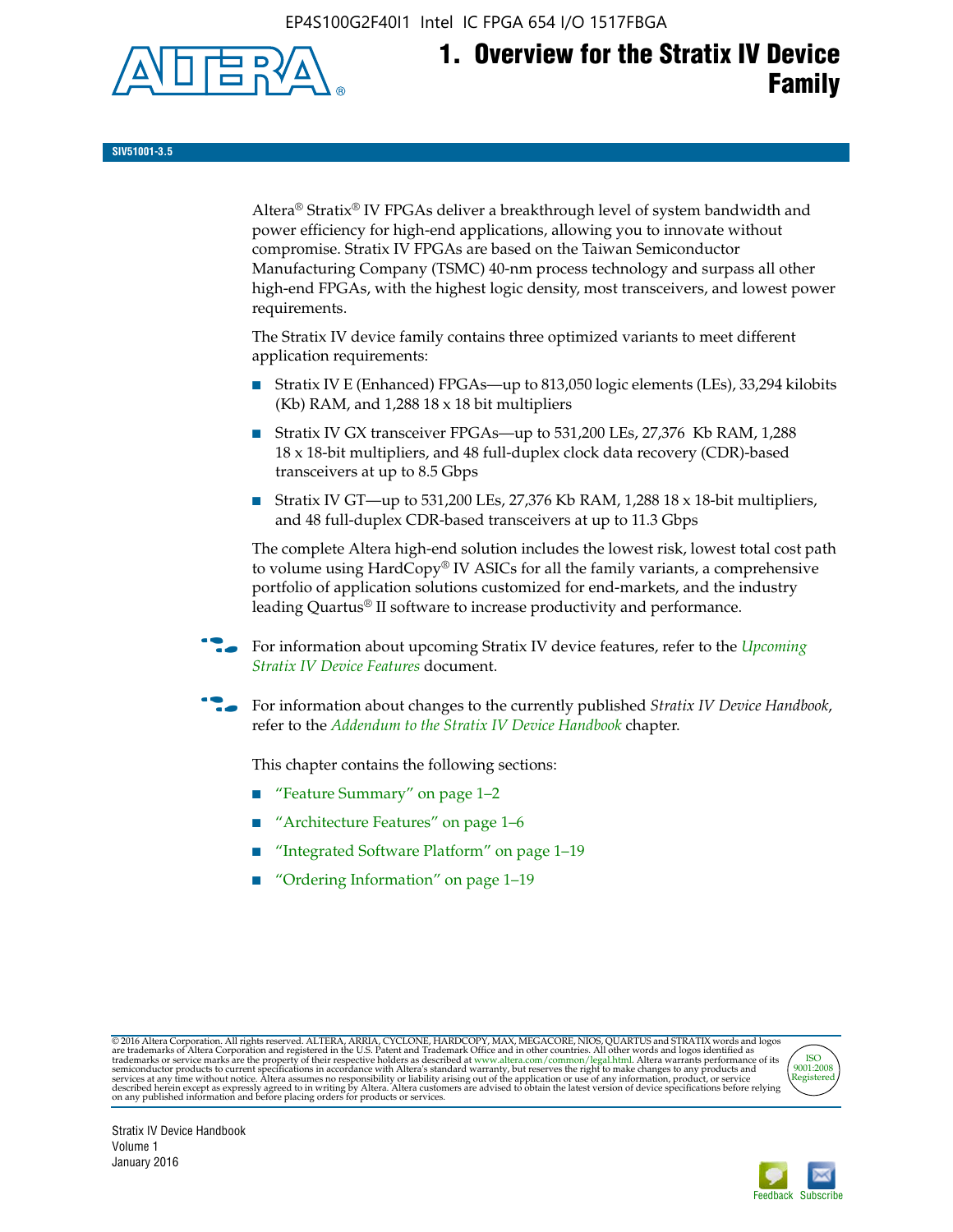# **Feature Summary**

The following list summarizes the Stratix IV device family features:

- Up to 48 full-duplex CDR-based transceivers in Stratix IV GX and GT devices supporting data rates up to 8.5 Gbps and 11.3 Gbps, respectively
- Dedicated circuitry to support physical layer functionality for popular serial protocols, such as PCI Express (PCIe) (PIPE) Gen1 and Gen2, Gbps Ethernet (GbE), Serial RapidIO, SONET/SDH, XAUI/HiGig, (OIF) CEI-6G, SD/HD/3G-SDI, Fibre Channel, SFI-5, and Interlaken
- Complete PCIe protocol solution with embedded PCIe hard IP blocks that implement PHY-MAC layer, Data Link layer, and Transaction layer functionality

**For more information, refer to the** *[IP Compiler for PCI Express User Guide](http://www.altera.com/literature/ug/ug_pci_express.pdf)***.** 

- Programmable transmitter pre-emphasis and receiver equalization circuitry to compensate for frequency-dependent losses in the physical medium
- Typical physical medium attachment (PMA) power consumption of 100 mW at 3.125 Gbps and 135 mW at 6.375 Gbps per channel
- 72,600 to 813,050 equivalent LEs per device
- 7,370 to 33,294 Kb of enhanced TriMatrix memory consisting of three RAM block sizes to implement true dual-port memory and FIFO buffers
- High-speed digital signal processing (DSP) blocks configurable as 9 x 9-bit,  $12 \times 12$ -bit,  $18 \times 18$ -bit, and  $36 \times 36$ -bit full-precision multipliers at up to 600 MHz
- Up to 16 global clocks (GCLK), 88 regional clocks (RCLK), and 132 periphery clocks (PCLK) per device
- Programmable power technology that minimizes power while maximizing device performance
- Up to 1,120 user I/O pins arranged in 24 modular I/O banks that support a wide range of single-ended and differential I/O standards
- Support for high-speed external memory interfaces including DDR, DDR2, DDR3 SDRAM, RLDRAM II, QDR II, and QDR II+ SRAM on up to 24 modular I/O banks
- High-speed LVDS I/O support with serializer/deserializer (SERDES), dynamic phase alignment (DPA), and soft-CDR circuitry at data rates up to 1.6 Gbps
- Support for source-synchronous bus standards, including SGMII, GbE, SPI-4 Phase 2 (POS-PHY Level 4), SFI-4.1, XSBI, UTOPIA IV, NPSI, and CSIX-L1
- Pinouts for Stratix IV E devices designed to allow migration of designs from Stratix III to Stratix IV E with minimal PCB impact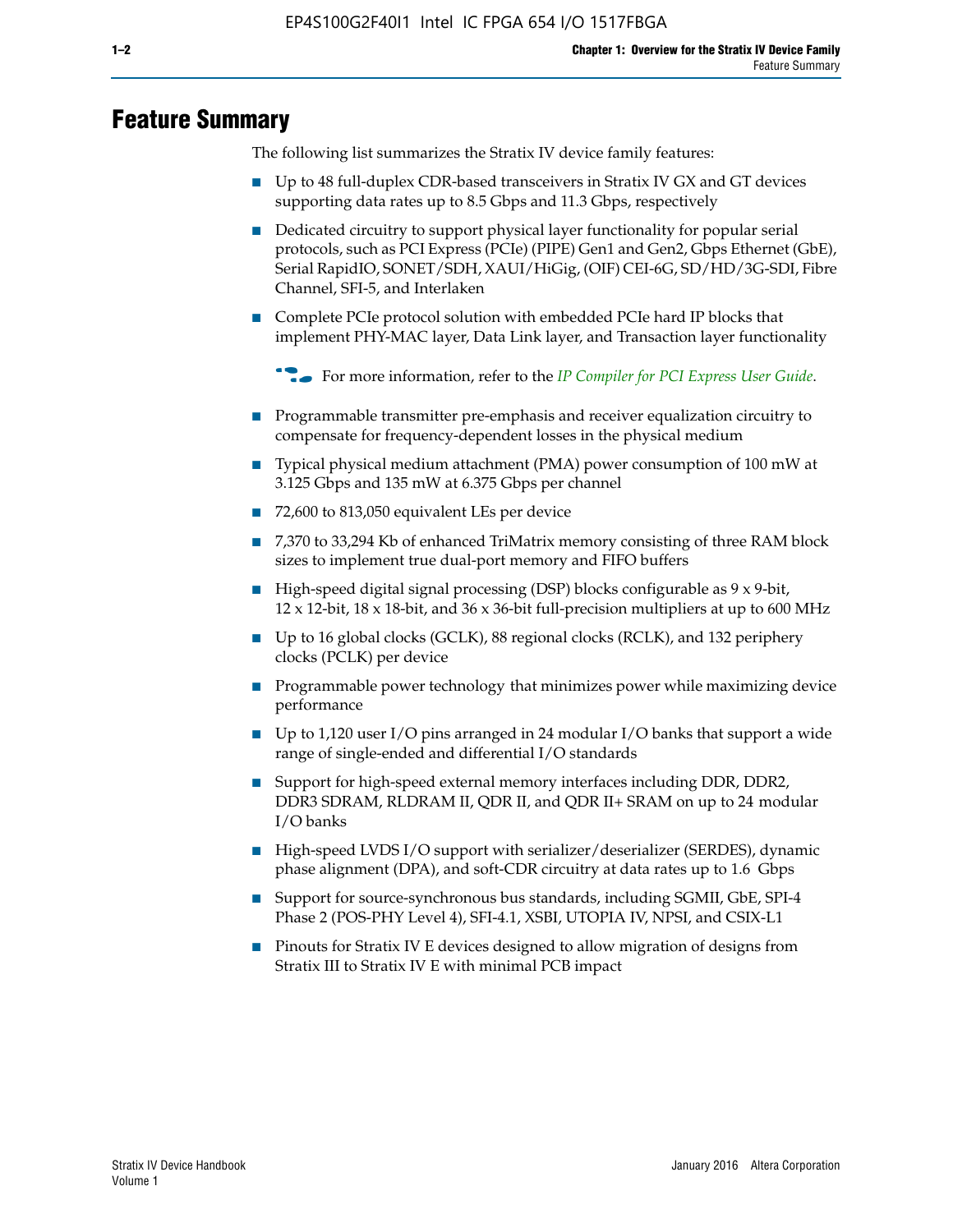# **Stratix IV GX Devices**

Stratix IV GX devices provide up to 48 full-duplex CDR-based transceiver channels per device:

- Thirty-two out of the 48 transceiver channels have dedicated physical coding sublayer (PCS) and physical medium attachment (PMA) circuitry and support data rates between 600 Mbps and 8.5 Gbps
- The remaining 16 transceiver channels have dedicated PMA-only circuitry and support data rates between 600 Mbps and 6.5 Gbps
- **1 The actual number of transceiver channels per device varies with device selection. For** more information about the exact transceiver count in each device, refer to Table 1–1 on page 1–11.
- 1 For more information about transceiver architecture, refer to the *[Transceiver](http://www.altera.com/literature/hb/stratix-iv/stx4_siv52001.pdf)  [Architecture in Stratix IV Devices](http://www.altera.com/literature/hb/stratix-iv/stx4_siv52001.pdf)* chapter.

Figure 1–1 shows a high-level Stratix IV GX chip view.

#### **Figure 1–1. Stratix IV GX Chip View** *(1)*



#### **Note to Figure 1–1:**

(1) Resource counts vary with device selection, package selection, or both.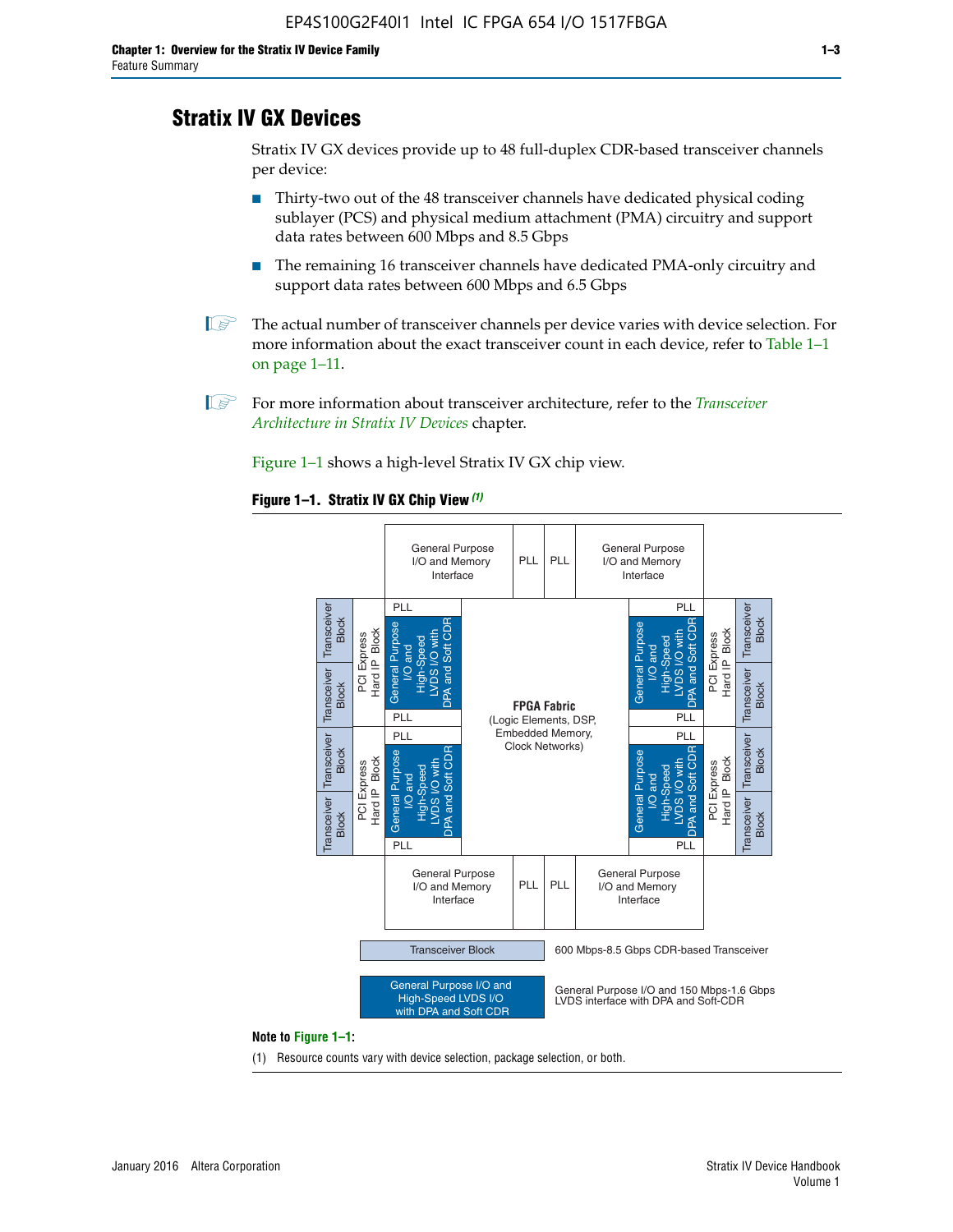# **Stratix IV E Device**

Stratix IV E devices provide an excellent solution for applications that do not require high-speed CDR-based transceivers, but are logic, user I/O, or memory intensive.

Figure 1–2 shows a high-level Stratix IV E chip view.





#### **Note to Figure 1–2:**

(1) Resource counts vary with device selection, package selection, or both.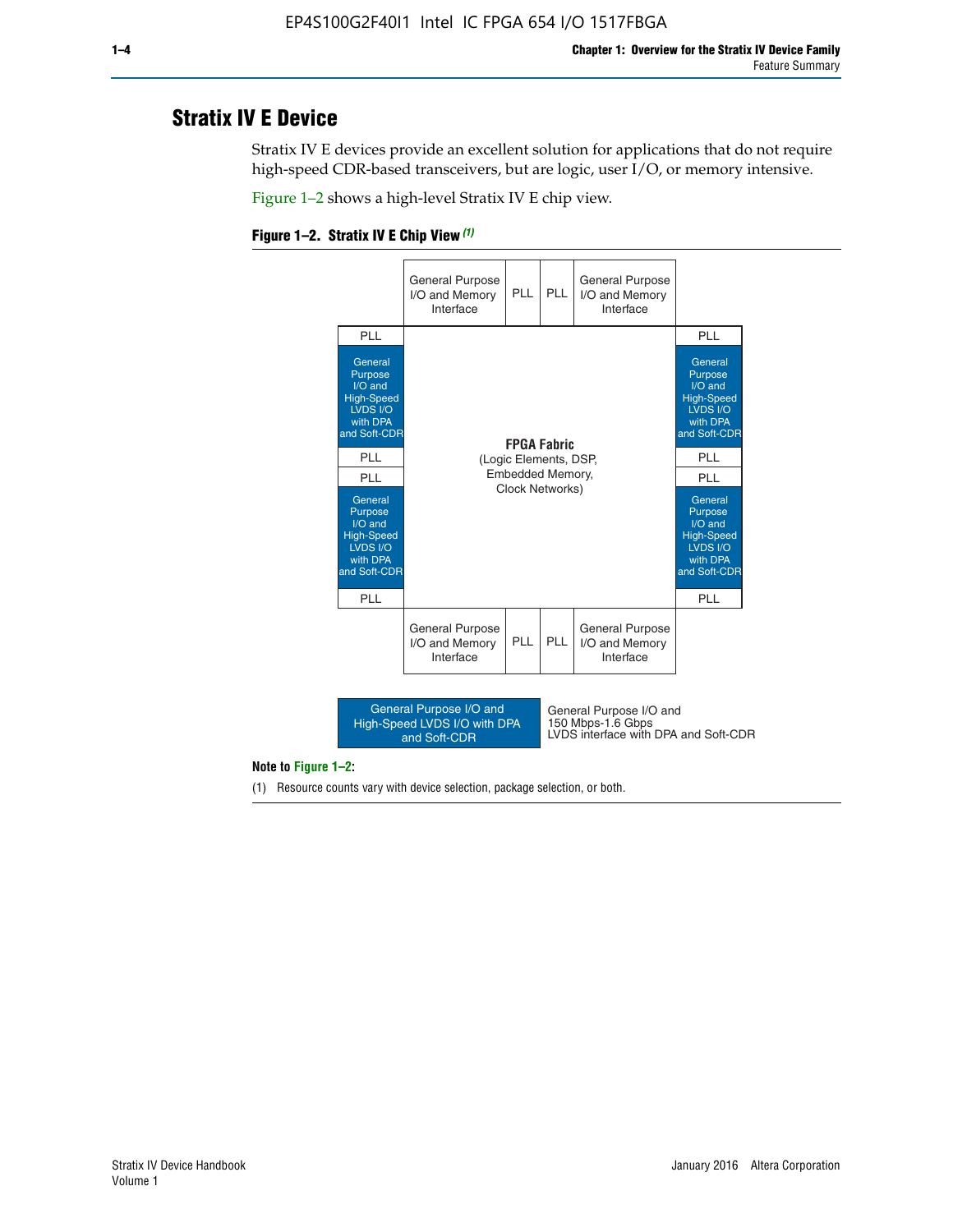# **Stratix IV GT Devices**

Stratix IV GT devices provide up to 48 CDR-based transceiver channels per device:

- Thirty-two out of the 48 transceiver channels have dedicated PCS and PMA circuitry and support data rates between 600 Mbps and 11.3 Gbps
- The remaining 16 transceiver channels have dedicated PMA-only circuitry and support data rates between 600 Mbps and 6.5 Gbps
- **1** The actual number of transceiver channels per device varies with device selection. For more information about the exact transceiver count in each device, refer to Table 1–7 on page 1–16.
- $\mathbb{I}$  For more information about Stratix IV GT devices and transceiver architecture, refer to the *[Transceiver Architecture in Stratix IV Devices](http://www.altera.com/literature/hb/stratix-iv/stx4_siv52001.pdf)* chapter.

Figure 1–3 shows a high-level Stratix IV GT chip view.

#### **Figure 1–3. Stratix IV GT Chip View** *(1)*



(1) Resource counts vary with device selection, package selection, or both.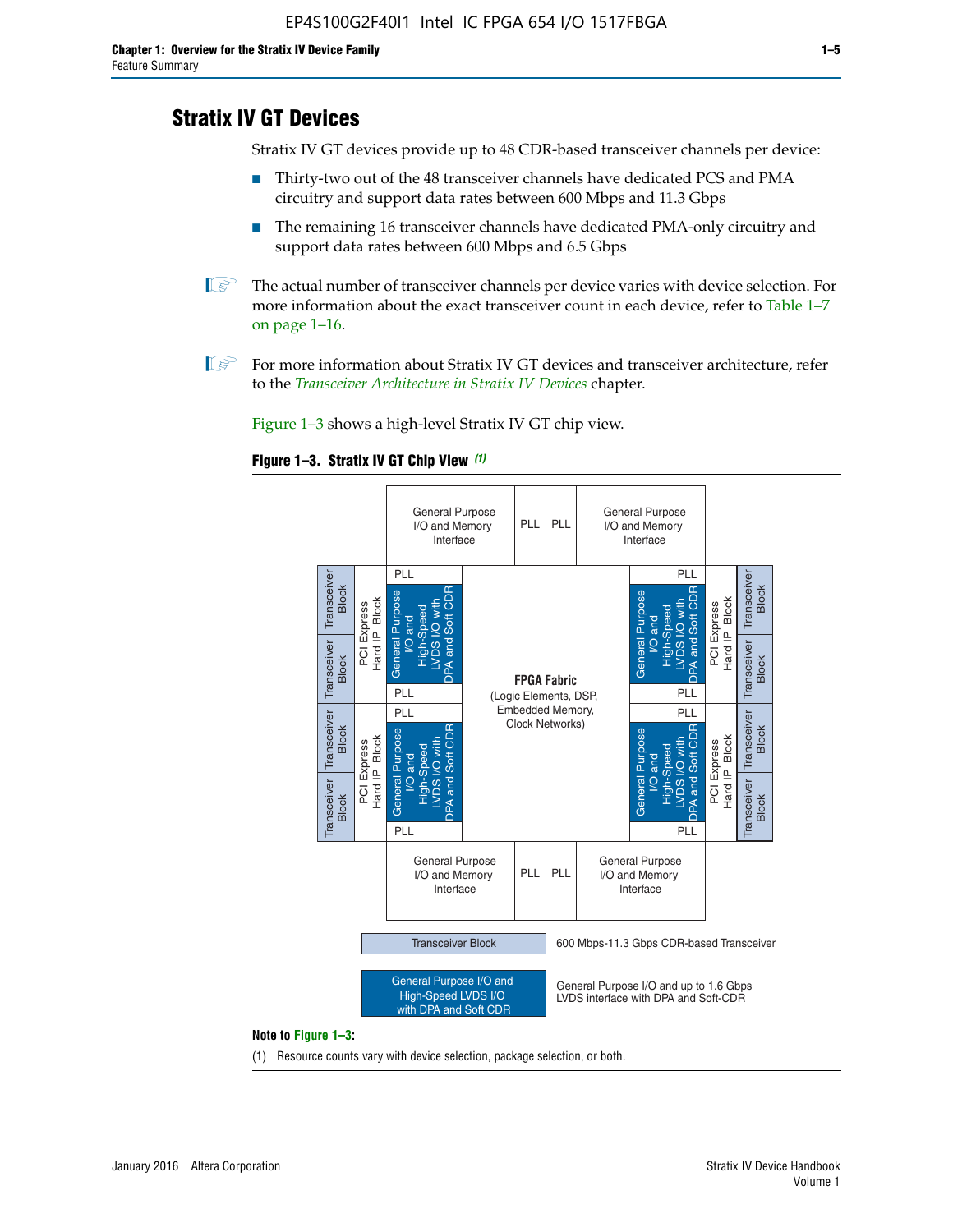# **Architecture Features**

The Stratix IV device family features are divided into high-speed transceiver features and FPGA fabric and I/O features.

# **High-Speed Transceiver Features**

The following sections describe high-speed transceiver features for Stratix IV GX and GT devices.

## **Highest Aggregate Data Bandwidth**

Up to 48 full-duplex transceiver channels supporting data rates up to 8.5 Gbps in Stratix IV GX devices and up to 11.3 Gbps in Stratix IV GT devices.

## **Wide Range of Protocol Support**

Physical layer support for the following serial protocols:

- Stratix IV GX—PCIe Gen1 and Gen2, GbE, Serial RapidIO, SONET/SDH, XAUI/HiGig, (OIF) CEI-6G, SD/HD/3G-SDI, Fibre Channel, SFI-5, GPON, SAS/SATA, HyperTransport 1.0 and 3.0, and Interlaken
- Stratix IV GT—40G/100G Ethernet, SFI-S, Interlaken, SFI-5.1, Serial RapidIO, SONET/SDH, XAUI/HiGig, (OIF) CEI-6G, 3G-SDI, and Fibre Channel
- Extremely flexible and easy-to-configure transceiver data path to implement proprietary protocols
- PCIe Support
	- Complete PCIe Gen1 and Gen2 protocol stack solution compliant to PCI Express base specification 2.0 that includes PHY-MAC, Data Link, and transaction layer circuitry embedded in PCI Express hard IP blocks
	- **For more information, refer to the [PCI Express Compiler User Guide](http://www.altera.com/literature/ug/ug_pci_express.pdf).**
	- Root complex and end-point applications
	- $x1, x4,$  and  $x8$  lane configurations
	- PIPE 2.0-compliant interface
	- Embedded circuitry to switch between Gen1 and Gen2 data rates
	- Built-in circuitry for electrical idle generation and detection, receiver detect, power state transitions, lane reversal, and polarity inversion
	- 8B/10B encoder and decoder, receiver synchronization state machine, and ± 300 parts per million (ppm) clock compensation circuitry
	- Transaction layer support for up to two virtual channels (VCs)

 $\mathbb{I}$  The high-speed transceiver features apply only to Stratix IV GX and Stratix IV GT devices.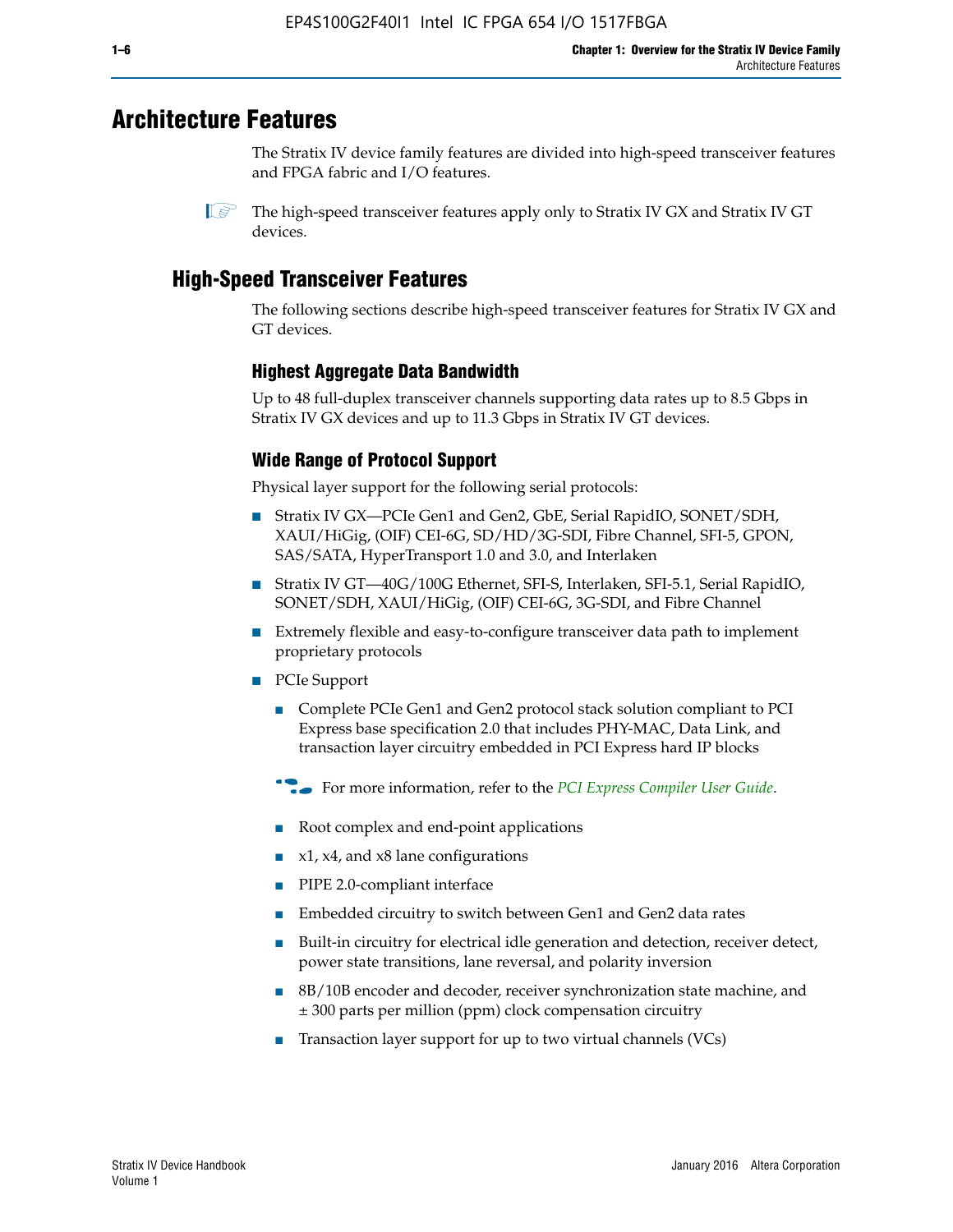- Compliant to IEEE802.3ae specification
- **■** Embedded state machine circuitry to convert XGMII idle code groups  $(|11|)$ to and from idle ordered sets  $(|A|, |K|, |R|)$  at the transmitter and receiver, respectively
- 8B/10B encoder and decoder, receiver synchronization state machine, lane deskew, and  $\pm 100$  ppm clock compensation circuitry
- GbE Support
	- Compliant to IEEE802.3-2005 specification
	- Automatic idle ordered set  $(111/112/1)$  generation at the transmitter, depending on the current running disparity
	- 8B/10B encoder and decoder, receiver synchronization state machine, and ± 100 ppm clock compensation circuitry
- Support for other protocol features such as MSB-to-LSB transmission in SONET/SDH configuration and spread-spectrum clocking in PCIe configurations

## **Diagnostic Features**

- Serial loopback from the transmitter serializer to the receiver CDR for transceiver PCS and PMA diagnostics
- Reverse serial loopback pre- and post-CDR to transmitter buffer for physical link diagnostics
- Loopback master and slave capability in PCI Express hard IP blocks
- **For more information, refer to the** *[PCI Express Compiler User Guide](http://www.altera.com/literature/ug/ug_pci_express.pdf)***.**

## **Signal Integrity**

Stratix IV devices simplify the challenge of signal integrity through a number of chip, package, and board-level enhancements to enable efficient high-speed data transfer into and out of the device. These enhancements include:

- Programmable 3-tap transmitter pre-emphasis with up to 8,192 pre-emphasis levels to compensate for pre-cursor and post-cursor inter-symbol interference (ISI)
- Up to 900% boost capability on the first pre-emphasis post-tap
- User-controlled and adaptive 4-stage receiver equalization with up to 16 dB of high-frequency gain
- On-die power supply regulators for transmitter and receiver phase-locked loop (PLL) charge pump and voltage controlled oscillator (VCO) for superior noise immunity
- On-package and on-chip power supply decoupling to satisfy transient current requirements at higher frequencies, thereby reducing the need for on-board decoupling capacitors
- Calibration circuitry for transmitter and receiver on-chip termination (OCT) resistors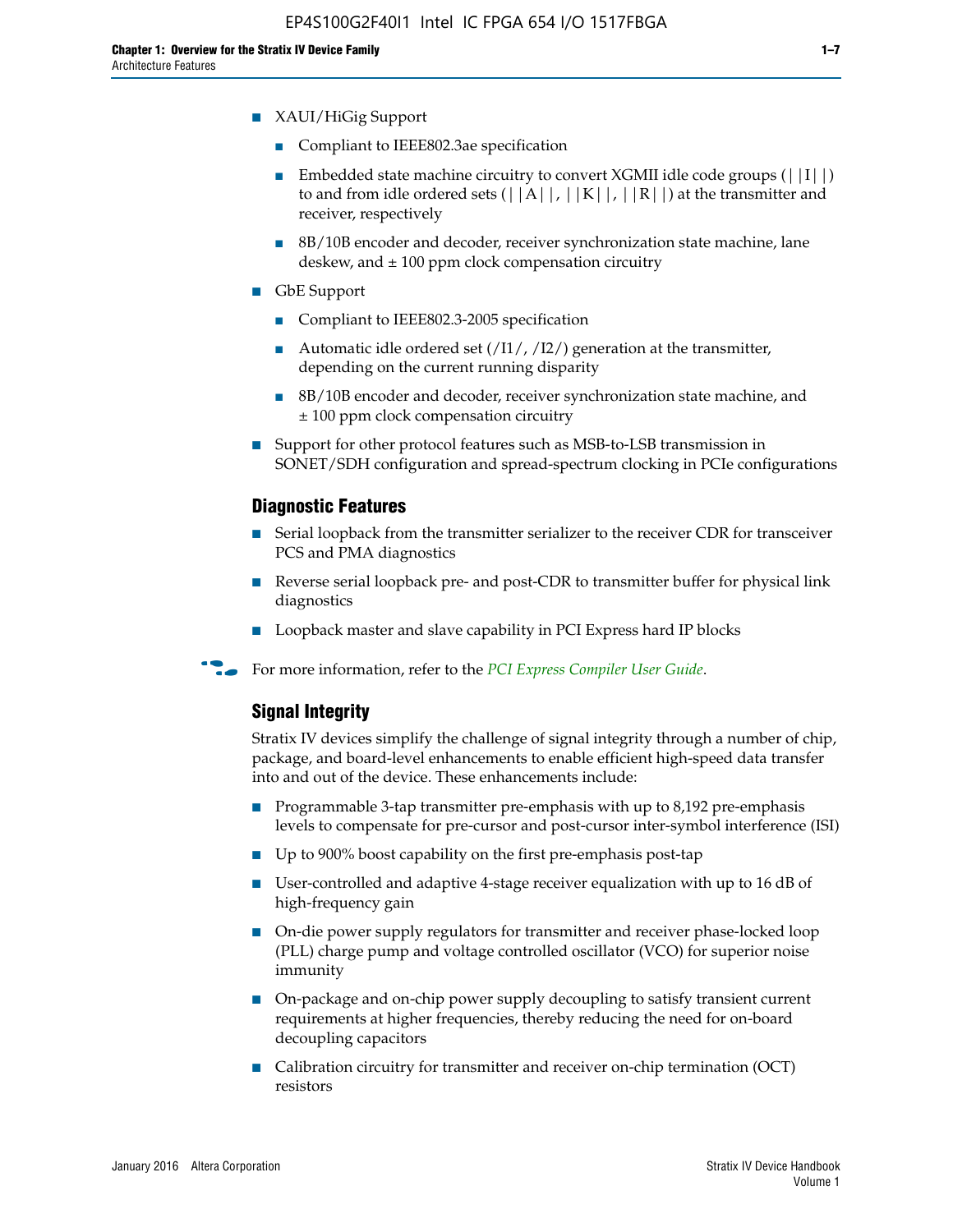# **FPGA Fabric and I/O Features**

The following sections describe the Stratix IV FPGA fabric and I/O features.

## **Device Core Features**

- Up to 531,200 LEs in Stratix IV GX and GT devices and up to 813,050 LEs in Stratix IV E devices, efficiently packed in unique and innovative adaptive logic modules (ALMs)
- Ten ALMs per logic array block (LAB) deliver faster performance, improved logic utilization, and optimized routing
- Programmable power technology, including a variety of process, circuit, and architecture optimizations and innovations
- Programmable power technology available to select power-driven compilation options for reduced static power consumption

## **Embedded Memory**

- TriMatrix embedded memory architecture provides three different memory block sizes to efficiently address the needs of diversified FPGA designs:
	- 640-bit MLAB
	- 9-Kb M9K
	- 144-Kb M144K
- Up to 33,294 Kb of embedded memory operating at up to 600 MHz
- Each memory block is independently configurable to be a single- or dual-port RAM, FIFO, ROM, or shift register

## **Digital Signal Processing (DSP) Blocks**

- Flexible DSP blocks configurable as  $9 \times 9$ -bit,  $12 \times 12$ -bit,  $18 \times 18$ -bit, and  $36 \times 36$ -bit full-precision multipliers at up to 600 MHz with rounding and saturation capabilities
- Faster operation due to fully pipelined architecture and built-in addition, subtraction, and accumulation units to combine multiplication results
- Optimally designed to support advanced features such as adaptive filtering, barrel shifters, and finite and infinite impulse response (FIR and IIR) filters

#### **Clock Networks**

- Up to 16 global clocks and 88 regional clocks optimally routed to meet the maximum performance of 800 MHz
- Up to 112 and 132 periphery clocks in Stratix IV GX and Stratix IV E devices, respectively
- Up to 66 (16 GCLK + 22 RCLK + 28 PCLK) clock networks per device quadrant in Stratix IV GX and Stratix IV GT devices
- Up to 71 (16 GCLK + 22 RCLK + 33 PCLK) clock networks per device quadrant in Stratix IV E devices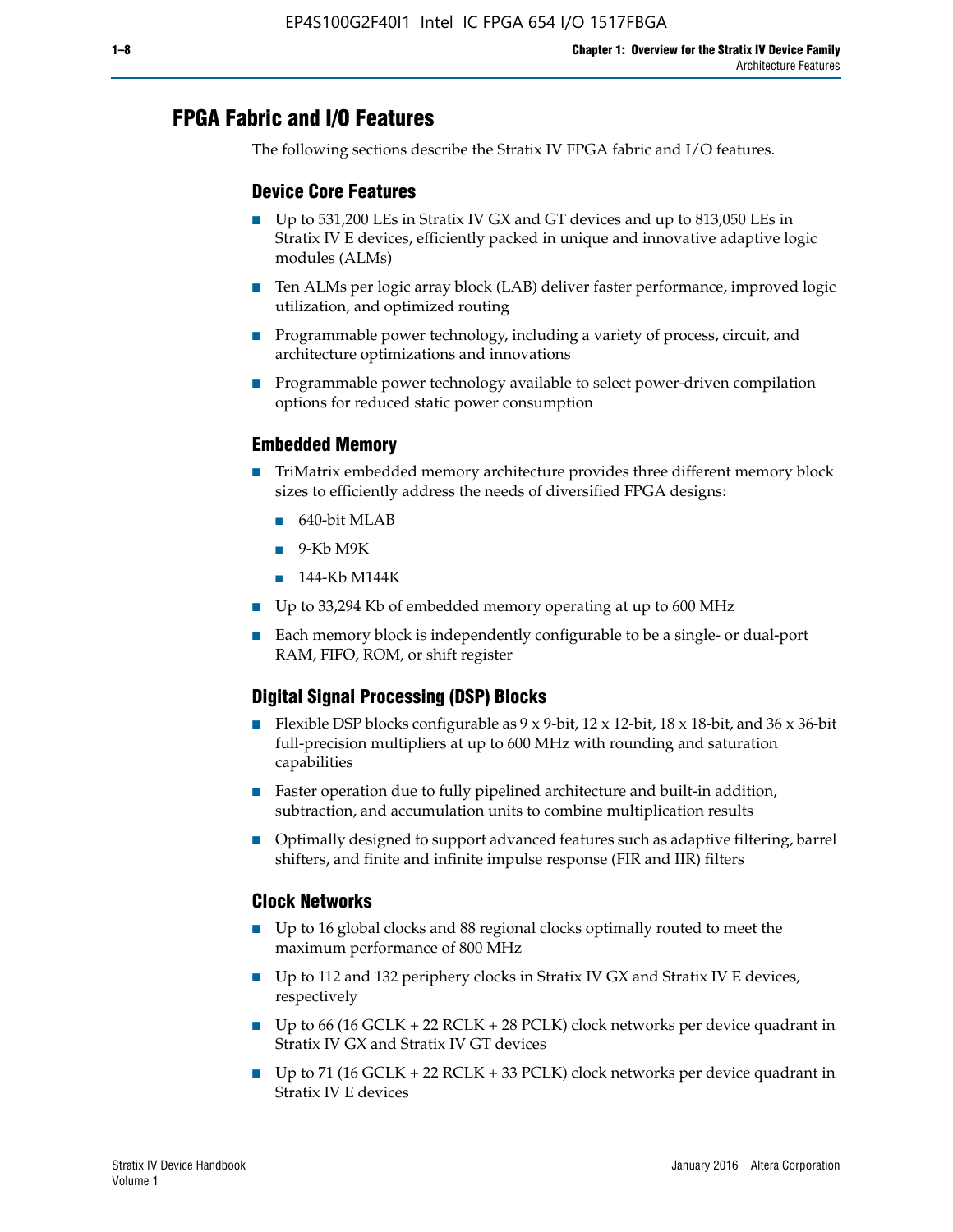## **PLLs**

- Three to 12 PLLs per device supporting spread-spectrum input tracking, programmable bandwidth, clock switchover, dynamic reconfiguration, and delay compensation
- On-chip PLL power supply regulators to minimize noise coupling

## **I/O Features**

- Sixteen to 24 modular I/O banks per device with 24 to 48 I/Os per bank designed and packaged for optimal simultaneous switching noise (SSN) performance and migration capability
- Support for a wide range of industry I/O standards, including single-ended (LVTTL/CMOS/PCI/PCIX), differential (LVDS/mini-LVDS/RSDS), voltage-referenced single-ended and differential (SSTL/HSTL Class I/II) I/O standards
- **O**n-chip series  $(R_S)$  and on-chip parallel  $(R_T)$  termination with auto-calibration for single-ended I/Os and on-chip differential  $(R_D)$  termination for differential I/Os
- Programmable output drive strength, slew rate control, bus hold, and weak pull-up capability for single-ended I/Os
- User I/O:GND: $V_{CC}$  ratio of 8:1:1 to reduce loop inductance in the package—PCB interface
- **■** Programmable transmitter differential output voltage ( $V_{OD}$ ) and pre-emphasis for high-speed LVDS I/O

#### **High-Speed Differential I/O with DPA and Soft-CDR**

- Dedicated circuitry on the left and right sides of the device to support differential links at data rates from 150 Mbps to 1.6 Gbps
- Up to 98 differential SERDES in Stratix IV GX devices, up to 132 differential SERDES in Stratix IV E devices, and up to 47 differential SERDES in Stratix IV GT devices
- DPA circuitry at the receiver automatically compensates for channel-to-channel and channel-to-clock skew in source synchronous interfaces
- Soft-CDR circuitry at the receiver allows implementation of asynchronous serial interfaces with embedded clocks at up to 1.6 Gbps data rate (SGMII and GbE)

#### **External Memory Interfaces**

- Support for existing and emerging memory interface standards such as DDR SDRAM, DDR2 SDRAM, DDR3 SDRAM, QDRII SRAM, QDRII+ SRAM, and RLDRAM II
- DDR3 up to 1,067 Mbps/533 MHz
- Programmable DQ group widths of 4 to 36 bits (includes parity bits)
- Dynamic OCT, trace mismatch compensation, read-write leveling, and half-rate register capabilities provide a robust external memory interface solution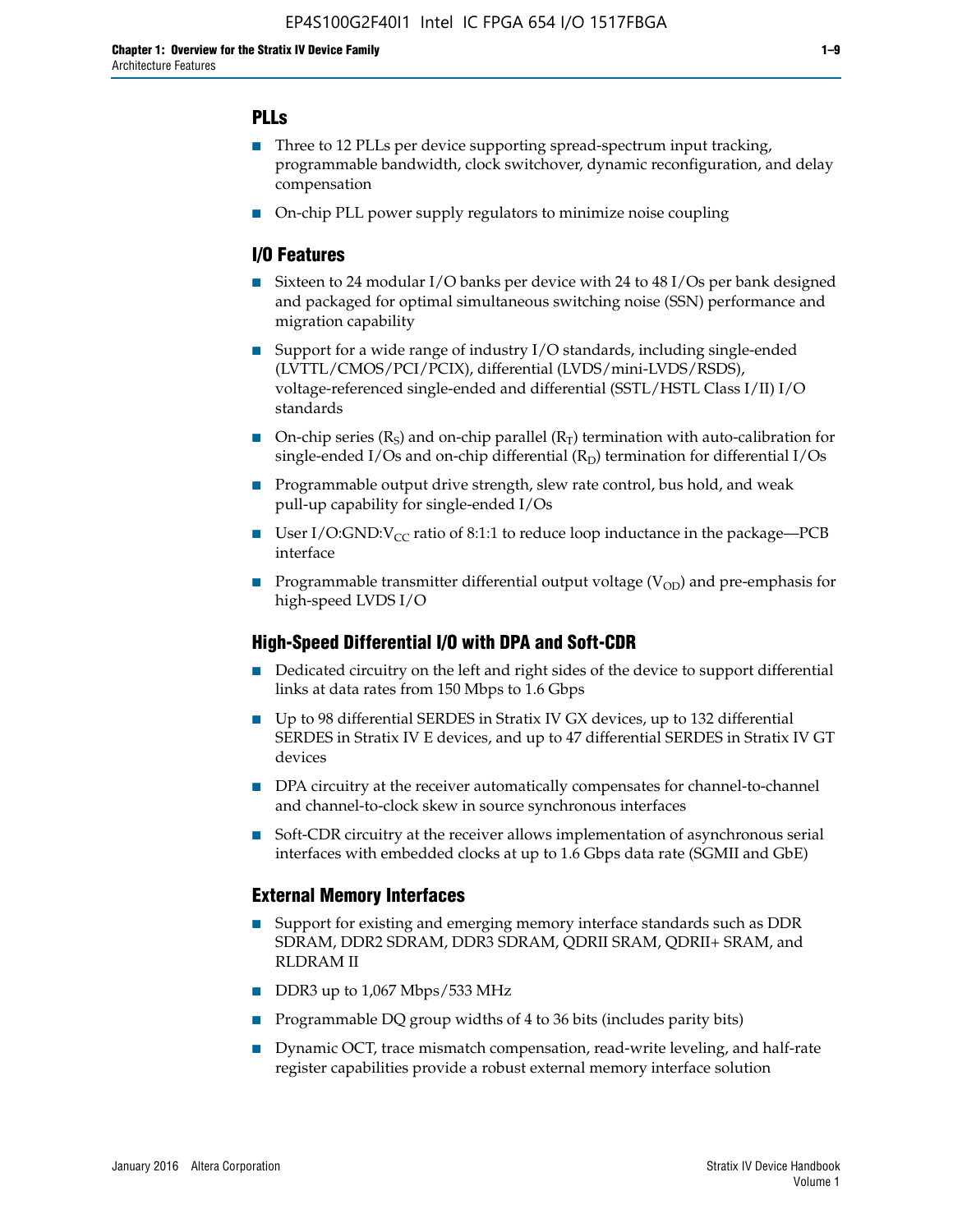## **System Integration**

- All Stratix IV devices support hot socketing
- Four configuration modes:
	- Passive Serial (PS)
	- Fast Passive Parallel (FPP)
	- Fast Active Serial (FAS)
	- JTAG configuration
- Ability to perform remote system upgrades
- 256-bit advanced encryption standard (AES) encryption of configuration bits protects your design against copying, reverse engineering, and tampering
- Built-in soft error detection for configuration RAM cells
- For more information about how to connect the PLL, external memory interfaces,  $I/O$ , high-speed differential I/O, power, and the JTAG pins to PCB, refer to the *[Stratix IV GX and Stratix IV E Device Family Pin Connection Guidelines](http://www.altera.com/literature/dp/stratix4/PCG-01005.pdf)* and the *[Stratix IV GT Device Family Pin Connection Guidelines](http://www.altera.com/literature/dp/stratix4/PCG-01006.pdf)*.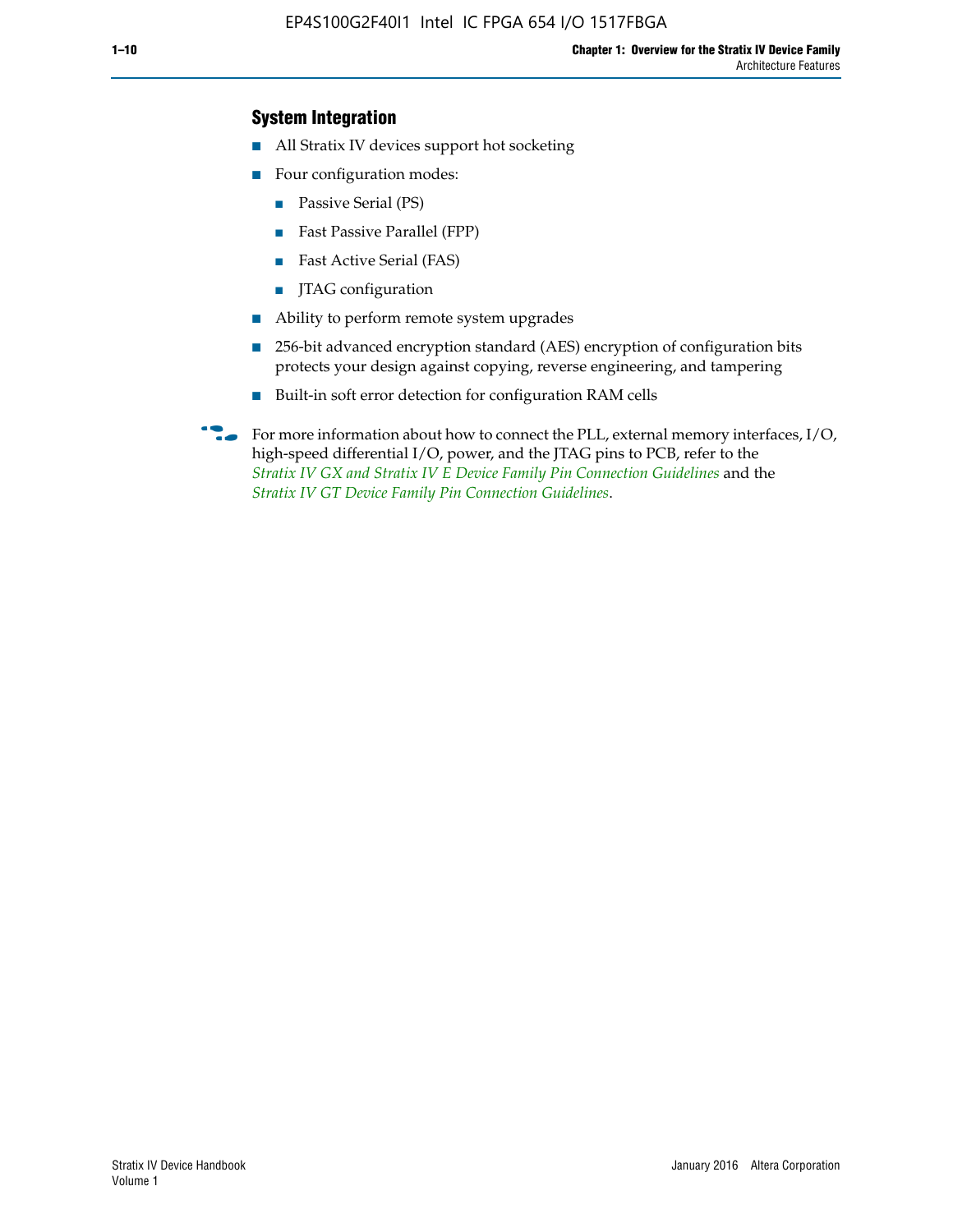#### Table 1–1 lists the Stratix IV GX device features.

## **Table 1–1. Stratix IV GX Device Features (Part 1 of 2)**

| <b>Feature</b>                                                       | <b>EP4SGX70</b>          |                |                                   | <b>EP4SGX110</b> |    |                                | <b>EP4SGX180</b>                |                |       |                          | <b>EP4SGX230</b>  |                |                         |                                 |                               | <b>EP4SGX290</b> |       |       |       |                                 |                |                | <b>EP4SGX360</b> |                |       |       | <b>EP4SGX530</b> |
|----------------------------------------------------------------------|--------------------------|----------------|-----------------------------------|------------------|----|--------------------------------|---------------------------------|----------------|-------|--------------------------|-------------------|----------------|-------------------------|---------------------------------|-------------------------------|------------------|-------|-------|-------|---------------------------------|----------------|----------------|------------------|----------------|-------|-------|------------------|
| <b>Package</b><br><b>Option</b>                                      | F780                     | F1152          | F780                              | F1152            |    | F780                           | F1152                           |                | F1517 | F780                     | F1152             |                | F1517                   | F780                            | F1152                         |                  | F1517 | F1760 | F1932 | F780                            | F1152          |                | F1517            | F1760          | F1932 | F1760 | F1932            |
| <b>ALMs</b>                                                          | 29,040                   |                |                                   | 42,240           |    |                                | 70,300                          |                |       |                          | 91,200            |                |                         |                                 |                               | 116,480          |       |       |       |                                 |                |                | 141,440          |                |       |       | 212,480          |
| LEs                                                                  | 72,600                   |                |                                   | 105,600          |    |                                | 175,750                         |                |       |                          | 228,000           |                |                         |                                 |                               | 291,200          |       |       |       |                                 |                |                | 353,600          |                |       |       | 531,200          |
| 0.6 Gbps-<br>8.5 Gbps<br><b>Transceivers</b><br>$(PMA + PCs)$<br>(1) | $\overline{\phantom{0}}$ | 16             | $\overbrace{\phantom{123221111}}$ |                  | 16 | -                              | $\hspace{0.1mm}-\hspace{0.1mm}$ | 16             | 24    |                          | $\hspace{0.05cm}$ | 16             | 24                      | $\hspace{0.1mm}-\hspace{0.1mm}$ | $\overbrace{\phantom{aaaaa}}$ | 16               | 24    | 24    | 32    | $\hspace{0.1mm}-\hspace{0.1mm}$ |                | 16             | 24               | 24             | 32    | 24    | 32               |
| 0.6 Gbps-<br>6.5 Gbps<br>Transceivers<br>$(PMA + PCs)$<br>(1)        | 8                        |                | 8                                 | 16               |    | 8                              | 16                              | -              | —     | 8                        | 16                | --             |                         | 16                              | 16                            |                  |       |       |       | 16                              | 16             |                |                  |                |       |       |                  |
| PMA-only<br>CMU<br>Channels<br>$(0.6$ Gbps-<br>6.5 Gbps)             | $\hspace{0.05cm}$        | 8              |                                   | __               | 8  | $\qquad \qquad \longleftarrow$ | $\hspace{0.05cm}$               | 8              | 12    | $\overline{\phantom{0}}$ |                   | 8              | 12                      | $\hspace{0.1mm}-\hspace{0.1mm}$ | $\qquad \qquad$               | 8                | 12    | 12    | 16    | $\hspace{0.05cm}$               |                | 8              | 12               | 12             | 16    | 12    | 16               |
| <b>PCI Express</b><br>hard IP<br><b>Blocks</b>                       | $\mathbf{1}$             | $\overline{2}$ | -1                                | $\overline{2}$   |    | 1                              |                                 | $\overline{2}$ |       | $\mathbf{1}$             |                   | $\overline{2}$ |                         |                                 |                               | $\overline{2}$   |       |       | 4     |                                 |                | $\overline{2}$ |                  |                | 4     |       | 4                |
| High-Speed<br><b>LVDS</b><br>SERDES (up<br>to 1.6 Gbps)<br>(4)       | 28                       | 56             | 28                                | 28               | 56 | 28                             | 44                              |                | 88    | 28                       | 44                |                | 88                      | $\hspace{0.1mm}-\hspace{0.1mm}$ | 44                            |                  | 88    | 88    | 98    | $\hspace{0.1mm}-\hspace{0.1mm}$ | 44             |                | 88               | 88             | 98    | 88    | 98               |
| SPI-4.2 Links                                                        | $\mathbf{1}$             |                |                                   | 1                |    | $\mathbf{1}$                   | $\overline{2}$                  |                | 4     | $\mathbf{1}$             | $\overline{2}$    |                | $\overline{\mathbf{4}}$ | $\overline{\phantom{0}}$        | $\overline{2}$                |                  |       | 4     |       |                                 | $\overline{2}$ |                |                  | $\overline{4}$ |       |       | 4                |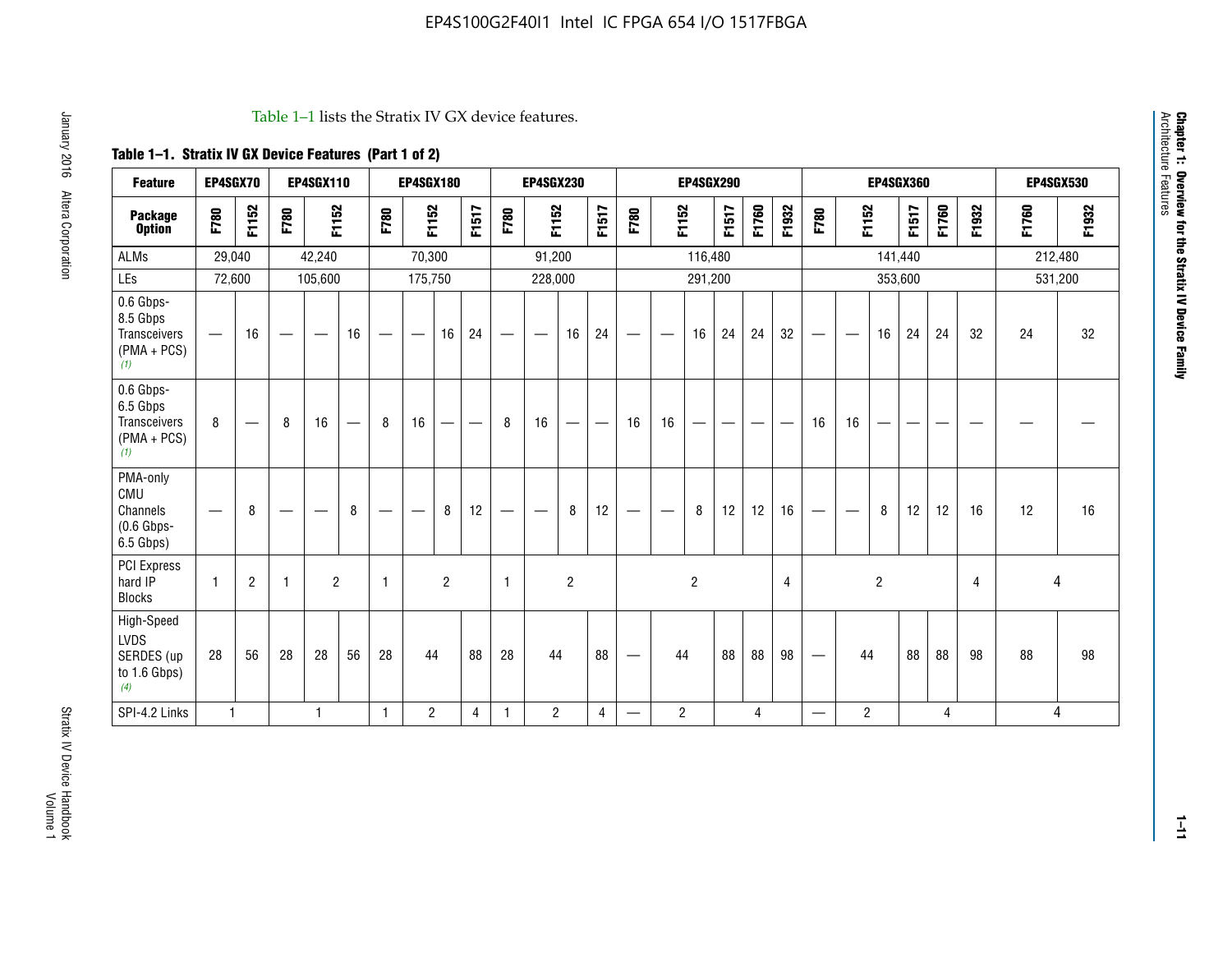**Table 1–1. Stratix IV GX Device Features (Part 2 of 2)**

| <b>Feature</b>                                       | EP4SGX70                      |                        |                             | <b>EP4SGX110</b>            |                        |                             | <b>EP4SGX180</b>            |                                            |                        |                             | <b>EP4SGX230</b>            |                        |                      |                             |                             |                        | <b>EP4SGX290</b>     |                        |                        |                             |                             |                        | <b>EP4SGX360</b>       |                        |                        | <b>EP4SGX530</b>  |                   |
|------------------------------------------------------|-------------------------------|------------------------|-----------------------------|-----------------------------|------------------------|-----------------------------|-----------------------------|--------------------------------------------|------------------------|-----------------------------|-----------------------------|------------------------|----------------------|-----------------------------|-----------------------------|------------------------|----------------------|------------------------|------------------------|-----------------------------|-----------------------------|------------------------|------------------------|------------------------|------------------------|-------------------|-------------------|
| <b>Package</b><br><b>Option</b>                      | F780                          | F1152                  | F780                        | F1152                       |                        | F780                        | F1152                       |                                            | F1517                  | F780                        | F1152                       |                        | <b>F1517</b>         | F780                        | F1152                       |                        | F1517                | F1760                  | F1932                  | F780                        | F1152                       |                        | F1517                  | F1760                  | F1932                  | F1760             | F1932             |
| M9K Blocks<br>(256x)<br>36 bits)                     | 462                           |                        |                             | 660                         |                        |                             | 950                         |                                            |                        |                             | 1,235                       |                        |                      |                             |                             | 936                    |                      |                        |                        |                             |                             | 1,248                  |                        |                        |                        |                   | 1,280             |
| M144K<br><b>Blocks</b><br>(2048 x<br>72 bits)        | 16                            |                        |                             | 16                          |                        |                             | 20                          |                                            |                        |                             | 22                          |                        |                      |                             |                             | 36                     |                      |                        |                        |                             |                             | 48                     |                        |                        |                        | 64                |                   |
| <b>Total Memory</b><br>(MLAB+M9K<br>+M144K) Kb       | 7,370                         |                        |                             | 9,564                       |                        |                             | 13,627                      |                                            |                        |                             | 17,133                      |                        |                      |                             |                             | 17,248                 |                      |                        |                        |                             |                             | 22,564                 |                        |                        |                        | 27,376            |                   |
| Embedded<br><b>Multipliers</b><br>$18 \times 18$ (2) | 384                           |                        |                             | 512                         |                        |                             | 920                         |                                            |                        |                             | 1,288                       |                        | 832                  |                             |                             |                        | 1,040<br>4           |                        |                        |                             | 1,02                        | 1,024                  |                        |                        |                        |                   |                   |
| PLLs                                                 | 3                             | $\overline{4}$         | 3                           | 4                           |                        | 3                           | 6                           |                                            | 8                      | 3                           | 6                           |                        | 8                    | 4                           | 6                           |                        | 8                    | 12                     | 12                     | 4                           | 6                           |                        | 8                      | 12                     | 12                     | 12                | 12                |
| User $I/Os$ $(3)$                                    | 372                           | 488                    | 372                         | 372                         | 48<br>8                | 372                         | 56<br>4                     | 56<br>4                                    | 74<br>$\overline{4}$   | 372                         | 564                         | 56<br>4                | 74<br>$\overline{4}$ | 289                         | 564                         | 56<br>4                | 74<br>4              | 88<br>0                | 92<br>0                | 289                         | 564                         | 56<br>4                | 74<br>4                | 88<br>$\mathbf{0}$     | 920                    | 880               | 920               |
| Speed Grade<br>(fastest to<br>slowest) (5)           | $-2\times$ ,<br>$-3,$<br>$-4$ | $-2,$<br>$-3,$<br>$-4$ | $-2\times$<br>$-3,$<br>$-4$ | $-2\times$<br>$-3,$<br>$-4$ | $-2,$<br>$-3,$<br>$-4$ | $-2\times$<br>$-3,$<br>$-4$ | $-2$<br>×,<br>$-3,$<br>$-4$ | $-2$<br>$\cdot$<br>$-3$<br>$\cdot$<br>$-4$ | $-2,$<br>$-3,$<br>$-4$ | $-2\times$<br>$-3,$<br>$-4$ | $-2\times$<br>$-3,$<br>$-4$ | $-2,$<br>$-3,$<br>$-4$ | $-2,$<br>-3,<br>$-4$ | $-2\times$<br>$-3,$<br>$-4$ | $-2\times$<br>$-3,$<br>$-4$ | $-2,$<br>$-3,$<br>$-4$ | $-2,$<br>-3,<br>$-4$ | $-2,$<br>$-3,$<br>$-4$ | $-2,$<br>$-3,$<br>$-4$ | $-2\times$<br>$-3,$<br>$-4$ | $-2\times$<br>$-3,$<br>$-4$ | $-2,$<br>$-3,$<br>$-4$ | $-2,$<br>$-3,$<br>$-4$ | $-2,$<br>$-3,$<br>$-4$ | $-2,$<br>$-3,$<br>$-4$ | $-2, -3,$<br>$-4$ | $-2, -3,$<br>$-4$ |

#### **Notes to Table 1–1:**

(1) The total number of transceivers is divided equally between the left and right side of each device, except for the devices in the F780 package. These devices have eight transceiver channels located only on the right side of the device.

- (2) Four multiplier adder mode.
- (3) The user I/Os count from pin-out files includes all general purpose I/O, dedicated clock pins, and dual purpose configuration pins. Transceiver pins and dedicated configuration pins are not included in the pin count.
- (4) Total pairs of high-speed LVDS SERDES take the lowest channel count of  $R_X/T_X$ .
- (5) The difference between the Stratix IV GX devices in the –2 and –2x speed grades is the number of available transceiver channels. The –2 device allows you to use the transceiver CMU blocks as transceiver channels. The –2x device does NOT allow you to use the CMU blocks as transceiver channels. In addition to the reduction of available transceiver channels in the Stratix IV GX –2x device, the data rates in the –2x device are limited to 6.5 Gbps.

January 2016 Altera Corporation

Altera Corporation

January 2016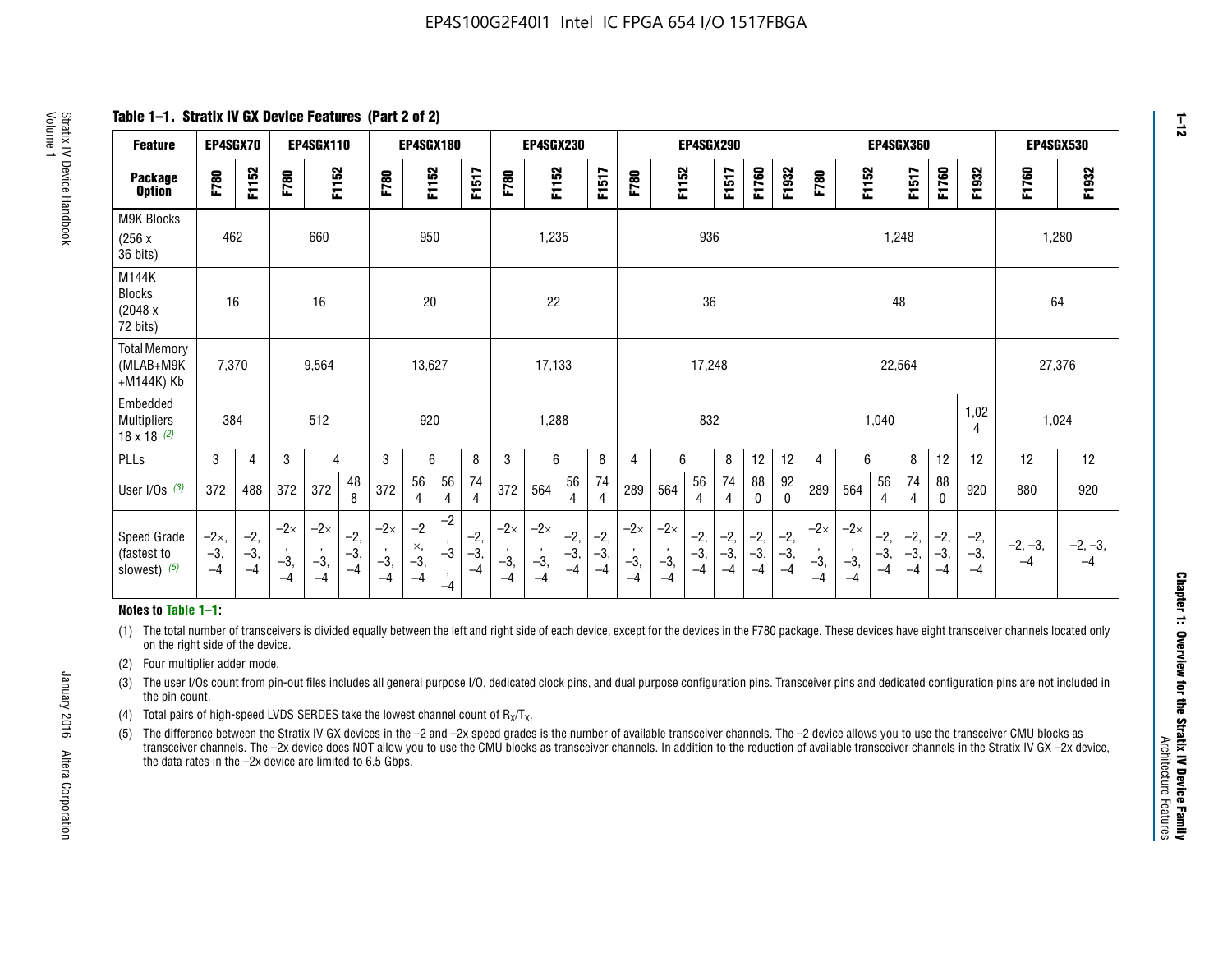Table 1–2 lists the Stratix IV GX device package options.

#### **Table 1–2. Stratix IV GX Device Package Options** *(1)***,** *(2)*

| <b>Device</b> |                  | <b>F780</b><br>$(29 \text{ mm} \times 29 \text{ mm})$ (6) | F1152<br>$(35 \, \text{mm} \times 35 \, \text{mm})$<br>(6) |             | <b>F1152</b><br>$(35$ mm x 35 mm) $(5)$ , $(7)$ | F1517<br>(40 mm x 40 mm)<br>$(5)$ $(7)$ | F1760<br>$(42.5 \text{ mm} \times 42.5 \text{ mm})$<br>Ш | F1932<br>$(45 \, \text{mm} \times 45 \, \text{mm})$<br>(7) |
|---------------|------------------|-----------------------------------------------------------|------------------------------------------------------------|-------------|-------------------------------------------------|-----------------------------------------|----------------------------------------------------------|------------------------------------------------------------|
| EP4SGX70      | <b>DF29</b>      |                                                           |                                                            | <b>HF35</b> |                                                 |                                         |                                                          |                                                            |
| EP4SGX110     | DF <sub>29</sub> |                                                           | FF35                                                       | <b>HF35</b> |                                                 |                                         |                                                          |                                                            |
| EP4SGX180     | <b>DF29</b>      |                                                           | FF35                                                       |             | <b>HF35</b>                                     | KF40                                    |                                                          |                                                            |
| EP4SGX230     | DF <sub>29</sub> |                                                           | FF35                                                       |             | <b>HF35</b>                                     | KF40                                    |                                                          |                                                            |
| EP4SGX290     |                  | FH29 $(3)$                                                | <b>FF35</b>                                                |             | <b>HF35</b>                                     | KF40                                    | KF43                                                     | <b>NF45</b>                                                |
| EP4SGX360     |                  | FH29 $(3)$                                                | <b>FF35</b>                                                |             | <b>HF35</b>                                     | KF40                                    | KF43                                                     | <b>NF45</b>                                                |
| EP4SGX530     |                  |                                                           |                                                            |             | HH35 (4)                                        | KH40 (4)                                | KF43                                                     | <b>NF45</b>                                                |

#### **Notes to Table 1–2:**

(1) Device packages in the same column and marked under the same arrow sign have vertical migration capability.

(2) Use the Pin Migration Viewer in the Pin Planner to verify the pin migration compatibility when migrating devices. For more information, refer to *[I/O Management](http://www.altera.com/literature/hb/qts/qts_qii52013.pdf)* in the *Quartus II Handbook, Volume 2*.

(3) The 780-pin EP4SGX290 and EP4SGX360 devices are available only in 33 mm x 33 mm Hybrid flip chip package.

(4) The 1152-pin and 1517-pin EP4SGX530 devices are available only in 42.5 mm x 42.5 mm Hybrid flip chip packages.

(5) When migrating between hybrid and flip chip packages, there is an additional keep-out area. For more information, refer to the *[Package Information Datasheet for Altera Devices](http://www.altera.com/literature/ds/dspkg.pdf)*.

(6) Devices listed in this column are available in –2x, –3, and –4 speed grades. These devices do not have on-package decoupling capacitors.

(7) Devices listed in this column are available in –2, –3, and –4 speed grades. These devices have on-package decoupling capacitors. For more information about on-package decoupling capacitor value in each device, refer to Table 1–3.

 $\mathbb{L}$ s On-package decoupling reduces the need for on-board or PCB decoupling capacitors by satisfying the transient current requirements at higher frequencies. The *[Power Delivery Network](http://www.altera.com/literature/ug/pdn_tool_stxiv.zip)* design tool for Stratix IV devices accounts for the on-package decoupling and reflects the reduced requirements for PCB decoupling capacitors.

**Chapter 1: Overview for the Stratix IV Device Family**

Chapter 1: Overview for the Stratix IV Device Family<br>Architecture Features

Architecture Features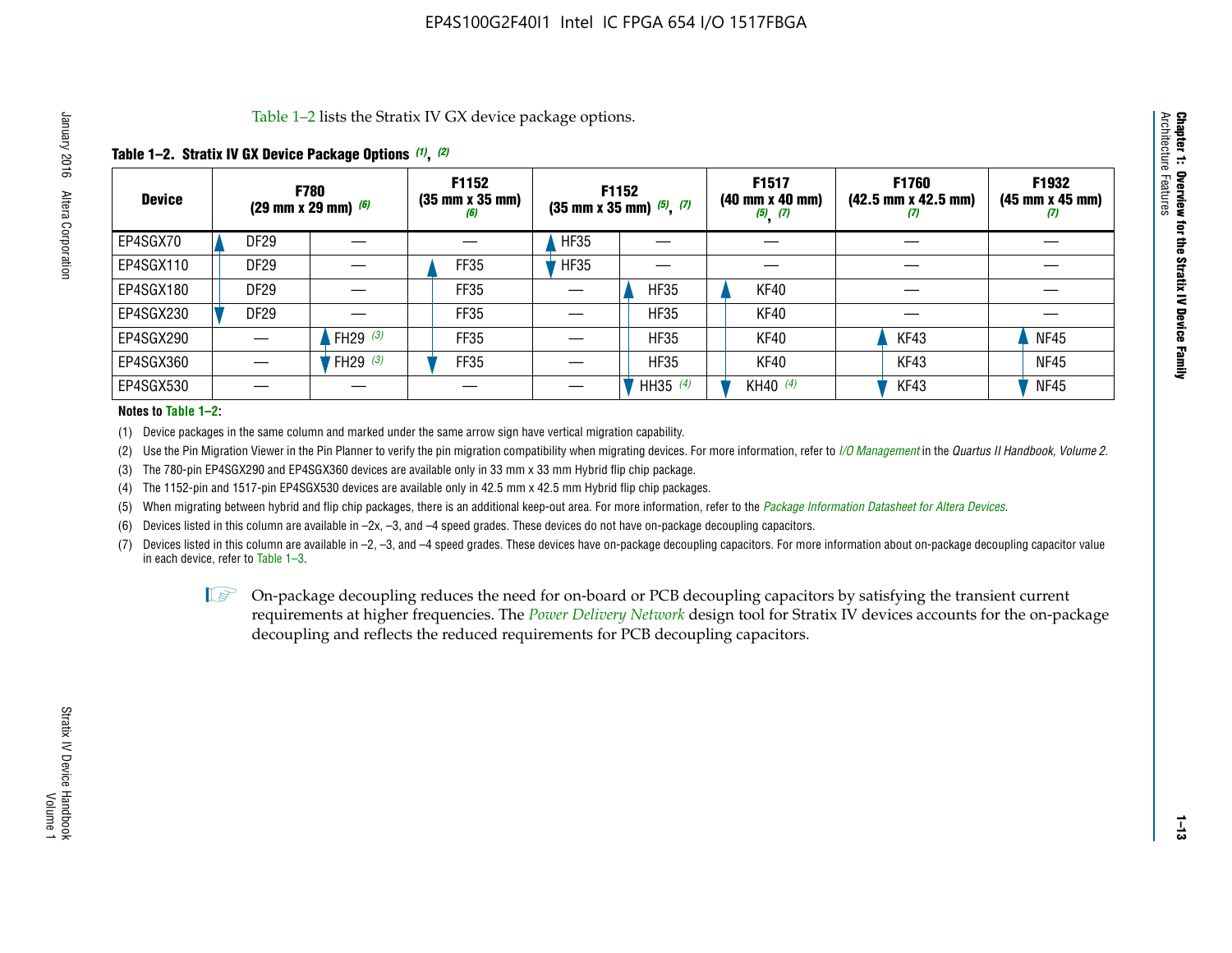| <b>Ordering Information</b> |                            | <b>V<sub>cc</sub></b>               | V <sub>ccio</sub>    | V <sub>CCL GXB</sub>         | V <sub>CCA_L/R</sub> | V <sub>CCT</sub> and V <sub>CCR</sub> (Shared)   |
|-----------------------------|----------------------------|-------------------------------------|----------------------|------------------------------|----------------------|--------------------------------------------------|
| EP4SGX70                    | <b>HF35</b>                | $2\times1$ uF + $2\times470$ nF     | 10nF per bank $(2)$  | 100nF per transceiver block  | 100 <sub>n</sub> F   | $1 \times 470$ nF + $1 \times 47$ nF per side    |
| EP4SGX110                   | <b>HF35</b>                | $2\times1$ uF + $2\times470$ nF     | 10nF per bank $(2)$  | 100nF per transceiver block  | 100 <sub>n</sub> F   | $1\times470$ nF + $1\times47$ nF per side        |
| EP4SGX180                   | <b>HF35</b><br>KF40        | $2\times1$ uF + $2\times470$ nF     | 10nF per bank $(2)$  | 100nF per transceiver block  | 100 <sub>n</sub> F   | $1 \times 470$ nF + $1 \times 47$ nF per side    |
| EP4SGX230                   | <b>HF35</b><br>KF40        | $2 \times 1$ uF + $2 \times 470$ nF | 10 nF per bank $(2)$ | 100 nF per transceiver block | 100 nF               | $1 \times 470$ nF + $1 \times 47$ nF<br>per side |
|                             | <b>HF35</b><br><b>KF40</b> |                                     |                      |                              |                      | $1 \times 470$ nF + $1 \times 47$ nF             |
| EP4SGX290                   | KF43<br><b>NF45</b>        | $4 \times 1$ uF + $4 \times 470$ nF | 10 nF per bank $(2)$ | 100 nF per transceiver block | 100nF                | per side                                         |
|                             | <b>HF35</b><br>KF40        |                                     |                      |                              |                      | $1 \times 470$ nF + $1 \times 47$ nF             |
| EP4SGX360                   | KF43<br><b>NF45</b>        | $4 \times 1$ uF + $4 \times 470$ nF | 10 nF per bank $(2)$ | 100 nF per transceiver block | 100 nF               | per side                                         |
|                             | <b>HH35</b>                |                                     |                      |                              |                      |                                                  |
| EP4SGX530                   | <b>KH40</b><br>KF43        | $4 \times 1$ uF + $4 \times 470$ nF | 10 nF per bank $(2)$ | 100 nF per transceiver block | 100 nF               | $1 \times 470$ nF + $1 \times 47$ nF<br>per side |
|                             | <b>NF45</b>                |                                     |                      |                              |                      |                                                  |

**Notes to Table 1–3:**

(1) Table 1-3 refers to production devices on-package decoupling. For more information about decoupling design of engineering sample (ES) devices, contact [Altera Technical Support](http://mysupport.altera.com/eservice/login.asp).

(2) For I/O banks  $3(*)$ ,  $4(*)$ ,  $7(*)$ , and  $8(*)$  only. There is no OPD for I/O bank  $1(*)$ ,  $2(*)$ ,  $5(*)$ , and  $6(*)$ .

**1–14**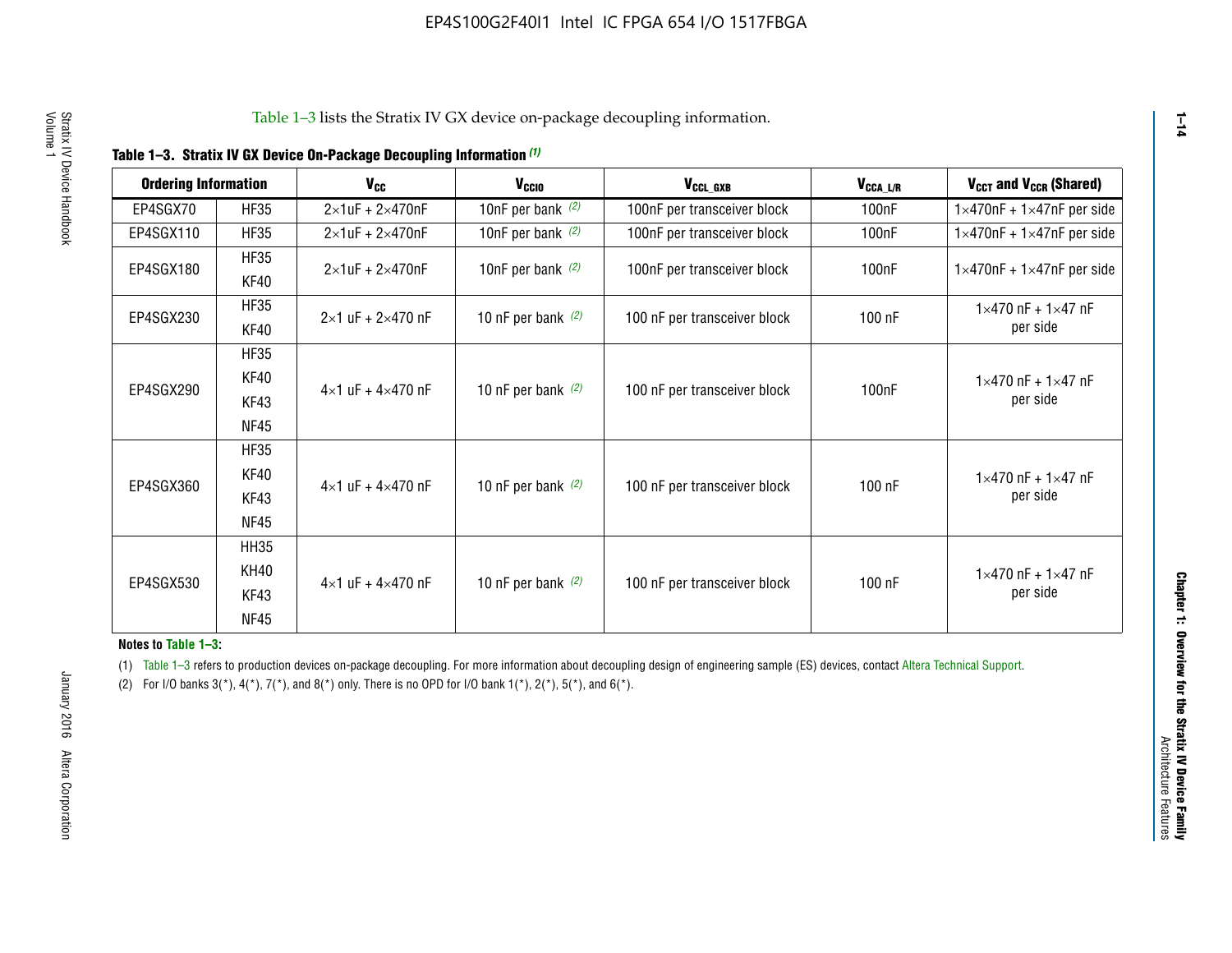#### Table 1–4 lists the Stratix IV E device features.

#### **Table 1–4. Stratix IV E Device Features**

| <b>Feature</b>                                      | <b>EP4SE230</b> |     | <b>EP4SE360</b>                        |              | <b>EP4SE530</b> |              |          | <b>EP4SE820</b> |            |
|-----------------------------------------------------|-----------------|-----|----------------------------------------|--------------|-----------------|--------------|----------|-----------------|------------|
| Package Pin Count                                   | 780             | 780 | 1152                                   | 1152         | 1517            | 1760         | 1152     | 1517            | 1760       |
| ALMs                                                | 91,200          |     | 141,440                                |              | 212,480         |              |          | 325,220         |            |
| LEs                                                 | 228,000         |     | 353,600                                |              | 531,200         |              |          | 813,050         |            |
| High-Speed LVDS<br>SERDES (up to<br>1.6 Gbps) $(1)$ | 56              | 56  | 88                                     | 88           | 112             | 112          | 88       | 112             | 132        |
| SPI-4.2 Links                                       | 3               | 3   | 4                                      | 4            |                 | 6            | 4        | 6               | 6          |
| <b>M9K Blocks</b><br>(256 x 36 bits)                | 1,235           |     | 1,248                                  |              | 1,280           |              |          | 1610            |            |
| M144K Blocks<br>(2048 x 72 bits)                    | 22              |     | 48                                     |              | 64              |              |          | 60              |            |
| <b>Total Memory</b><br>$(MLAB+M9K+$<br>M144K) Kb    | 17,133          |     | 22,564                                 |              | 27,376          |              |          | 33,294          |            |
| <b>Embedded Multipliers</b><br>$(18 \times 18)$ (2) | 1,288           |     | 1,040                                  |              | 1,024           |              |          | 960             |            |
| PLLs                                                | 4               | 4   | 8                                      | 8            | 12              | 12           | 8        | 12              | 12         |
| User I/Os $(3)$                                     | 488             | 488 | 744                                    | 744          | 976             | 976          | 744(4)   | 976 (4)         | 1120 $(4)$ |
| Speed Grade<br>(fastest to slowest)                 |                 |     | $-2, -3, -4$ $-2, -3, -4$ $-2, -3, -4$ | $-2, -3, -4$ | $-2, -3, -4$    | $-2, -3, -4$ | $-3, -4$ | $-3, -4$        | $-3, -4$   |

#### **Notes to Table 1–4:**

(1) The user I/O count from the pin-out files include all general purpose I/Os, dedicated clock pins, and dual purpose configuration pins. Transceiver pins and dedicated configuration pins are not included in the pin count.

(2) Four multiplier adder mode.

(3) Total pairs of high-speed LVDS SERDES take the lowest channel count of  $R_X/T_X$ .

(4) This data is preliminary.

Architecture Features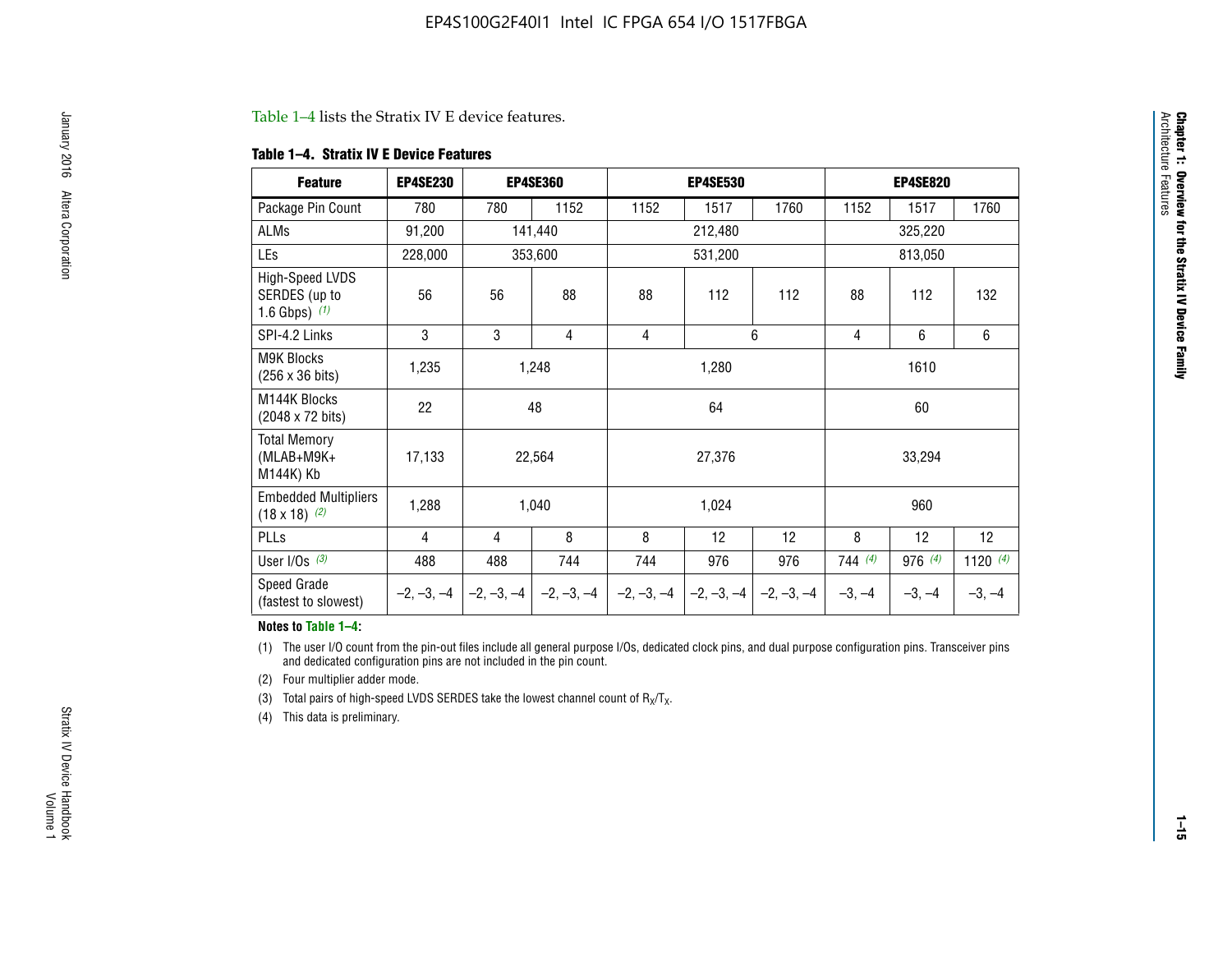Table 1–5 summarizes the Stratix IV E device package options.

| <b>Device</b> | <b>F780</b><br>$(29 \text{ mm} \times 29 \text{ mm})$ $(5)$ , $(6)$ | F1152<br>$(35 \text{ mm} \times 35 \text{ mm})$ $(5)$ , $(7)$ | F <sub>1517</sub><br>$(40 \text{ mm} \times 40 \text{ mm})$ (7) | <b>F1760</b><br>$(42.5$ mm x 42.5 mm) $(7)$ |  |  |
|---------------|---------------------------------------------------------------------|---------------------------------------------------------------|-----------------------------------------------------------------|---------------------------------------------|--|--|
| EP4SE230      | F29                                                                 |                                                               |                                                                 |                                             |  |  |
| EP4SE360      | H29 $(3)$                                                           | F35                                                           |                                                                 |                                             |  |  |
| EP4SE530      |                                                                     | $H35^{(4)}$                                                   | H40 $(4)$                                                       | F43                                         |  |  |
| EP4SE820      |                                                                     | H35 $(4)$                                                     | H40 $(4)$                                                       | F43                                         |  |  |

**Table 1–5. Stratix IV E Device Package Options** *(1)***,** *(2)*

#### **Notes to Table 1–5:**

(1) Device packages in the same column and marked under the same arrow sign have vertical migration capability.

(2) Use the Pin Migration Viewer in the Pin Planner to verify the pin migration compatibility when migrating devices. For more information, refer to *[I/O Management](http://www.altera.com/literature/hb/qts/qts_qii52013.pdf)* in the *Quartus II Handbook, Volume 2*.

(3) The 780-pin EP4SE360 device is available only in the 33 mm x 33 mm Hybrid flip chip package.

(4) The 1152-pin and 1517-pin for EP4SE530 and EP4SE820 devices are available only in the 42.5 mm x 42.5 mm Hybrid flip chip package.

(5) When migrating between hybrid and flip chip packages, there is an additional keep-out area. For more information, refer to the *[Package](http://www.altera.com/literature/ds/dspkg.pdf)  [Information Datasheet for Altera Devices](http://www.altera.com/literature/ds/dspkg.pdf)*.

(6) Devices listed in this column do not have on-package decoupling capacitors.

(7) Devices listed in this column have on-package decoupling capacitors. For more information about on-package decoupling capacitor value for each device, refer to Table 1–6.

Table 1–6 lists the Stratix IV E on-package decoupling information.

| Table 1–6. Stratix IV E Device On-Package Decoupling Information (1) |  |  |  |  |  |
|----------------------------------------------------------------------|--|--|--|--|--|
|----------------------------------------------------------------------|--|--|--|--|--|

|          | <b>Ordering Information</b> | <b>V<sub>cc</sub></b>               | <b>V<sub>CCIO</sub></b> |
|----------|-----------------------------|-------------------------------------|-------------------------|
| EP4SE360 | F35                         | $4 \times 1$ uF + $4 \times 470$ nF | 10 nF per bank          |
|          | H <sub>35</sub>             |                                     |                         |
| EP4SE530 | H40                         | $4 \times 1$ uF + $4 \times 470$ nF | 10 nF per bank          |
|          | F43                         |                                     |                         |
|          | H <sub>35</sub>             |                                     |                         |
| EP4SE820 | H40                         | $4 \times 1$ uF + $4 \times 470$ nF | 10 nF per bank          |
|          | F43                         |                                     |                         |

**Note to Table 1–6:**

(1) Table 1–6 refers to production devices on-package decoupling. For more information about decoupling design of engineering sample (ES) devices, contact [Altera Technical Support](http://mysupport.altera.com/eservice/login.asp).

Table 1–7 lists the Stratix IV GT device features.

| <b>Feature</b>                       | <b>EP4S40G2</b> | <b>EP4S40G5</b> | <b>EP4S100G2</b> | <b>EP4S100G3</b> | <b>EP4S100G4</b> |      | <b>EP4S100G5</b> |
|--------------------------------------|-----------------|-----------------|------------------|------------------|------------------|------|------------------|
| Package Pin Count                    | 1517            | 1517            | 1517             | 1932             | 1932             | 1517 | 1932             |
| <b>ALMs</b>                          | 91,200          | 212,480         | 91,200           | 116,480          | 141,440          |      | 212.480          |
| LEs                                  | 228,000         | 531,200         | 228,000          | 291,200          | 353,600          |      | 531,200          |
| <b>Total Transceiver</b><br>Channels | 36              | 36              | 36               | 48               | 48               | 36   | 48               |

**Table 1–7. Stratix IV GT Device Features (Part 1 of 2)**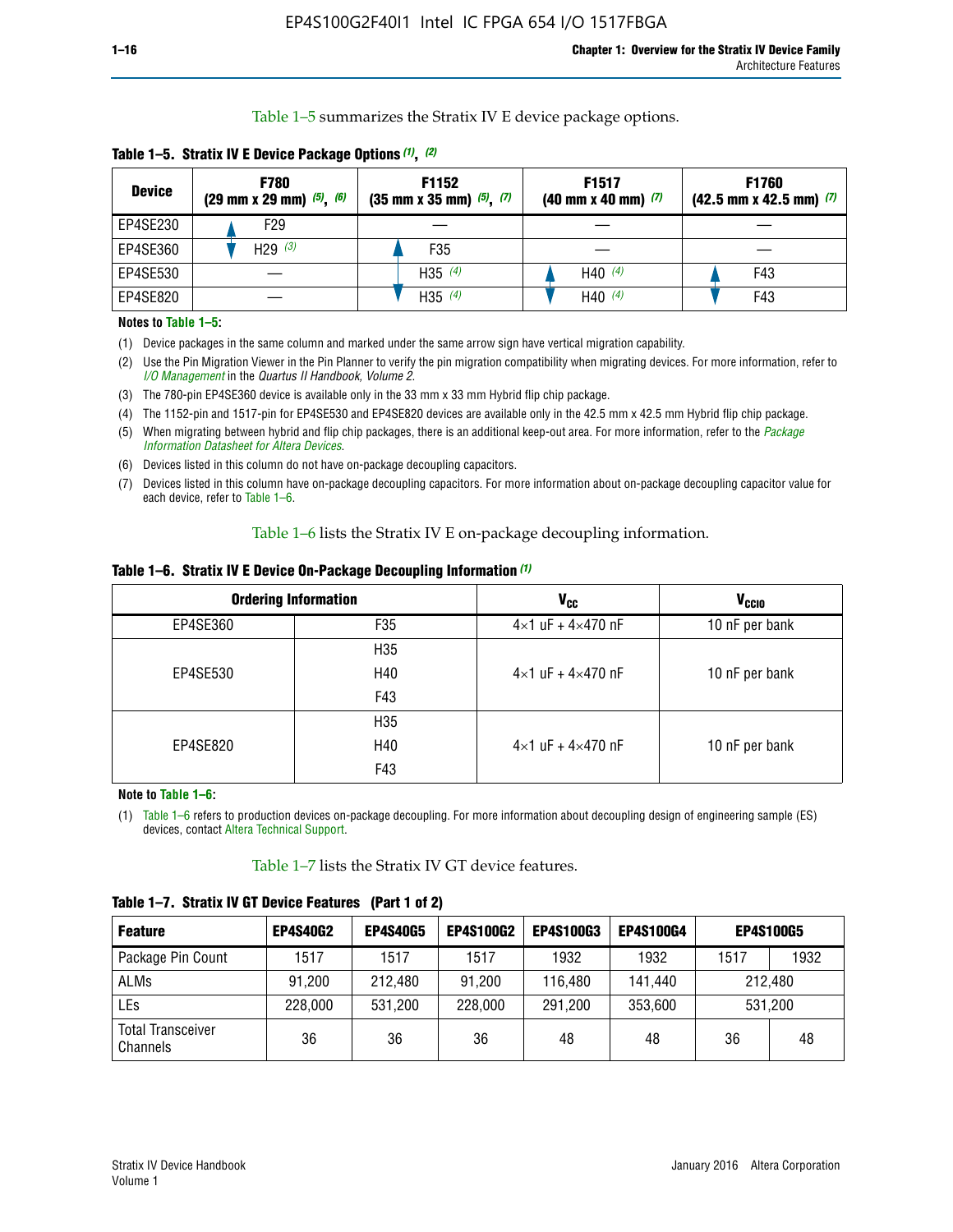#### **Table 1–7. Stratix IV GT Device Features (Part 2 of 2)**

| <b>Feature</b>                                                              | <b>EP4S40G2</b> | <b>EP4S40G5</b> | <b>EP4S100G2</b> | <b>EP4S100G3</b> | <b>EP4S100G4</b> |                | <b>EP4S100G5</b>          |
|-----------------------------------------------------------------------------|-----------------|-----------------|------------------|------------------|------------------|----------------|---------------------------|
| 10G Transceiver<br>Channels<br>(600 Mbps - 11.3 Gbps<br>with PMA + PCS)     | 12              | 12              | 24               | 24               | 24               | 24             | 32                        |
| 8G Transceiver<br>Channels<br>(600 Mbps - 8.5 Gbps<br>with PMA + PCS) $(1)$ | 12              | 12              | $\pmb{0}$        | 8                | 8                | $\mathbf 0$    | 0                         |
| PMA-only CMU<br>Channels<br>(600 Mbps- 6.5 Gbps)                            | 12              | 12              | 12               | 16               | 16               | 12             | 16                        |
| PCIe hard IP Blocks                                                         | $\overline{2}$  | $\overline{2}$  | $\overline{2}$   | $\overline{4}$   | $\overline{4}$   | $\overline{2}$ | $\overline{4}$            |
| <b>High-Speed LVDS</b><br><b>SERDES</b><br>(up to 1.6 Gbps) $(2)$           | 46              | 46              | 46               | 47               | 47               | 46             | 47                        |
| SP1-4.2 Links                                                               | $\overline{2}$  | $\overline{2}$  | $\overline{2}$   | $\overline{2}$   | $\overline{2}$   | $\overline{2}$ | $\overline{2}$            |
| <b>M9K Blocks</b><br>(256 x 36 bits)                                        | 1,235           | 1,280           | 1,235            | 936              | 1,248            |                | 1,280                     |
| M144K Blocks<br>(2048 x 72 bits)                                            | 22              | 64              | 22               | 36               | 48               |                | 64                        |
| Total Memory (MLAB +<br>M9K + M144K) Kb                                     | 17,133          | 27,376          | 17,133           | 17,248           | 22,564           | 27,376         |                           |
| <b>Embedded Multipliers</b><br>$18 \times 18^{(3)}$                         | 1,288           | 1,024           | 1,288            | 832              | 1,024            | 1,024          |                           |
| PLLs                                                                        | 8               | 8               | 8                | 12               | 12               | 8              | 12                        |
| User I/Os $(4)$ , $(5)$                                                     | 654             | 654             | 654              | 781              | 781              | 654            | 781                       |
| Speed Grade<br>(fastest to slowest)                                         | $-1, -2, -3$    | $-1, -2, -3$    | $-1, -2, -3$     | $-1, -2, -3$     | $-1, -2, -3$     |                | $-1, -2, -3$ $-1, -2, -3$ |

**Notes to Table 1–7:**

(1) You can configure all 10G transceiver channels as 8G transceiver channels. For example, the EP4S40G2F40 device has twenty-four 8G transceiver channels and the EP4S100G5F45 device has thirty-two 8G transceiver channels.

(2) Total pairs of high-speed LVDS SERDES take the lowest channel count of  $R_X/T_X$ .

(3) Four multiplier adder mode.

(4) The user I/O count from the pin-out files include all general purpose I/Os, dedicated clock pins, and dual purpose configuration pins. Transceiver pins and dedicated configuration pins are not included in the pin count.

(5) This data is preliminary.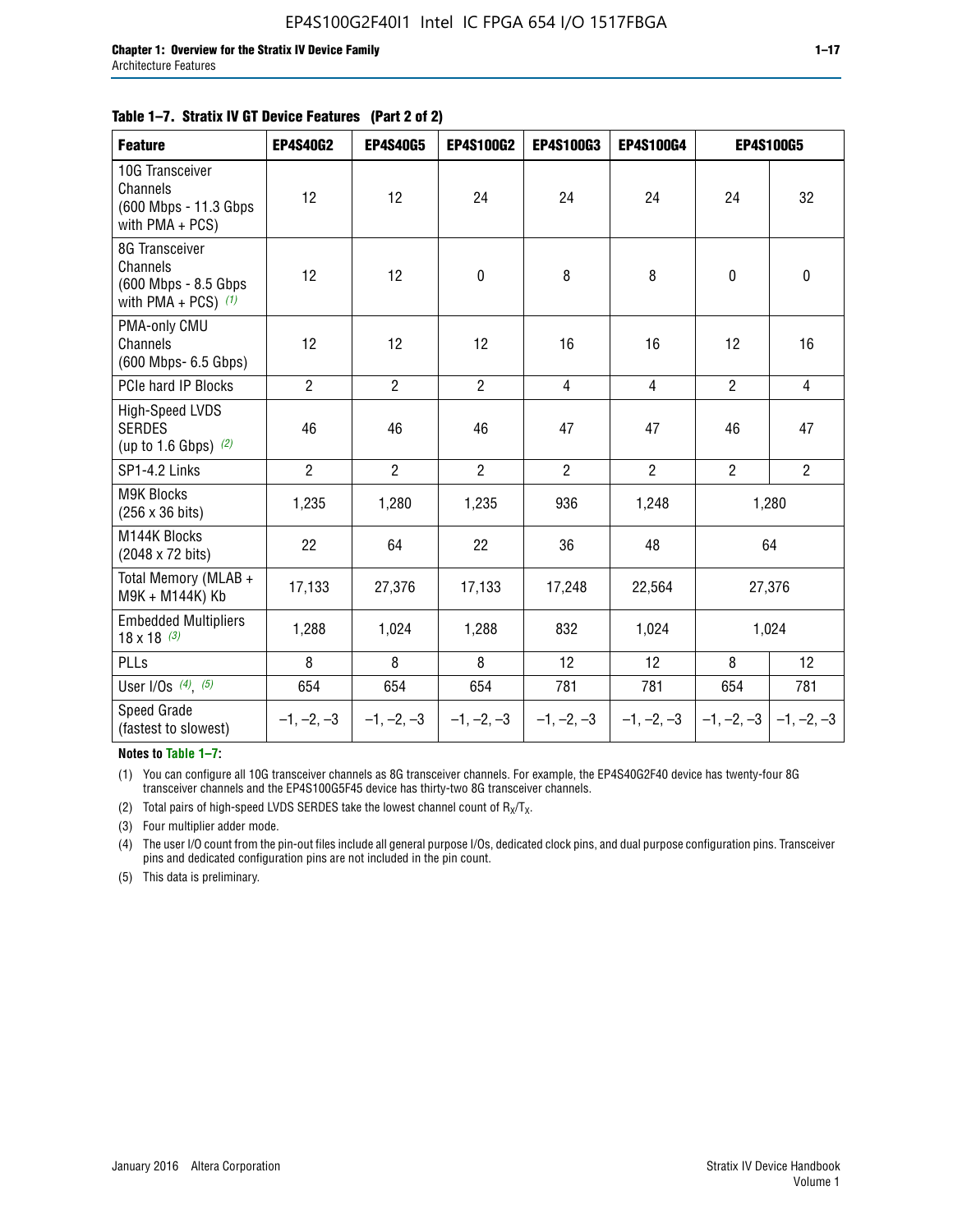Table 1–8 lists the resource counts for the Stratix IV GT devices.

| Table 1–8. Stratix IV GT Device Package Options (1), (2) |  |  |  |  |  |  |
|----------------------------------------------------------|--|--|--|--|--|--|
|----------------------------------------------------------|--|--|--|--|--|--|

| <b>Device</b>                      | <b>1932 Pin</b><br><b>1517 Pin</b><br>$(40 \text{ mm} \times 40 \text{ mm})$ (3)<br>(45 mm x 45 mm) |     |  |
|------------------------------------|-----------------------------------------------------------------------------------------------------|-----|--|
| <b>Stratix IV GT 40 G Devices</b>  |                                                                                                     |     |  |
| EP4S40G2                           | F40                                                                                                 |     |  |
| EP4S40G5                           | H40 $(4)$ , $(5)$                                                                                   |     |  |
| <b>Stratix IV GT 100 G Devices</b> |                                                                                                     |     |  |
| EP4S100G2                          | F40                                                                                                 |     |  |
| EP4S100G3                          |                                                                                                     | F45 |  |
| EP4S100G4                          |                                                                                                     | F45 |  |
| EP4S100G5                          | $(4)$ $(5)$<br>H40                                                                                  | F45 |  |

#### **Notes to Table 1–8:**

(1) This table represents pin compatability; however, it does not include hard IP block placement compatability.

- (2) Devices under the same arrow sign have vertical migration capability.
- (3) When migrating between hybrid and flip chip packages, there is an additional keep-out area. For more information, refer to the *[Altera Device Package Information Data Sheet](http://www.altera.com/literature/ds/dspkg.pdf)*.
- (4) EP4S40G5 and EP4S100G5 devices with 1517 pin-count are only available in 42.5-mm x 42.5-mm Hybrid flip chip packages.
- (5) If you are using the hard IP block, migration is not possible.

Table 1–9 lists the Stratix IV GT on-package decoupling information.

**Table 1–9. Stratix IV GT Device On-Package Decoupling Information** *(1)*

| <b>Ordering</b><br><b>Information</b> | Vcc                                 | <b>V<sub>CCIO</sub></b> | V <sub>CCL GXB</sub>            | V <sub>CCA L/R</sub> | V <sub>CCT L/R</sub> | V <sub>CCR_L/R</sub> |
|---------------------------------------|-------------------------------------|-------------------------|---------------------------------|----------------------|----------------------|----------------------|
| EP4S40G2F40                           | $2 \times 1$ uF + $2 \times 470$ nF | 10 nF per bank $(2)$    | 100 nF per<br>transceiver block | $100$ nF             | $100$ nF             | 100 nF               |
| EP4S100G2F40                          |                                     |                         |                                 |                      |                      |                      |
| EP4S100G3F45                          |                                     | 10 nF per bank $(2)$    | 100 nF per<br>transceiver block | $100$ nF             | $100$ nF             | $100$ nF             |
| EP4S100G4F45                          |                                     |                         |                                 |                      |                      |                      |
| EP4S40G5H40                           | $4\times1$ uF + $4\times470$ nF     |                         |                                 |                      |                      |                      |
| EP4S100G5H40                          |                                     |                         |                                 |                      |                      |                      |
| EP4S100G5F45                          |                                     |                         |                                 |                      |                      |                      |

**Notes to Table 1–9:**

(1) Table 1–9 refers to production devices on-package decoupling. For more information about decoupling design of engineering sample (ES) devices, contact [Altera Technical Support](http://mysupport.altera.com/eservice/login.asp).

(2) For I/O banks  $3(*)$ ,  $4(*)$ ,  $7(*)$ , and  $8(*)$  only. There is no OPD for I/O bank  $1(*)$ ,  $2(*)$ ,  $5(*)$ , and  $6(*)$ .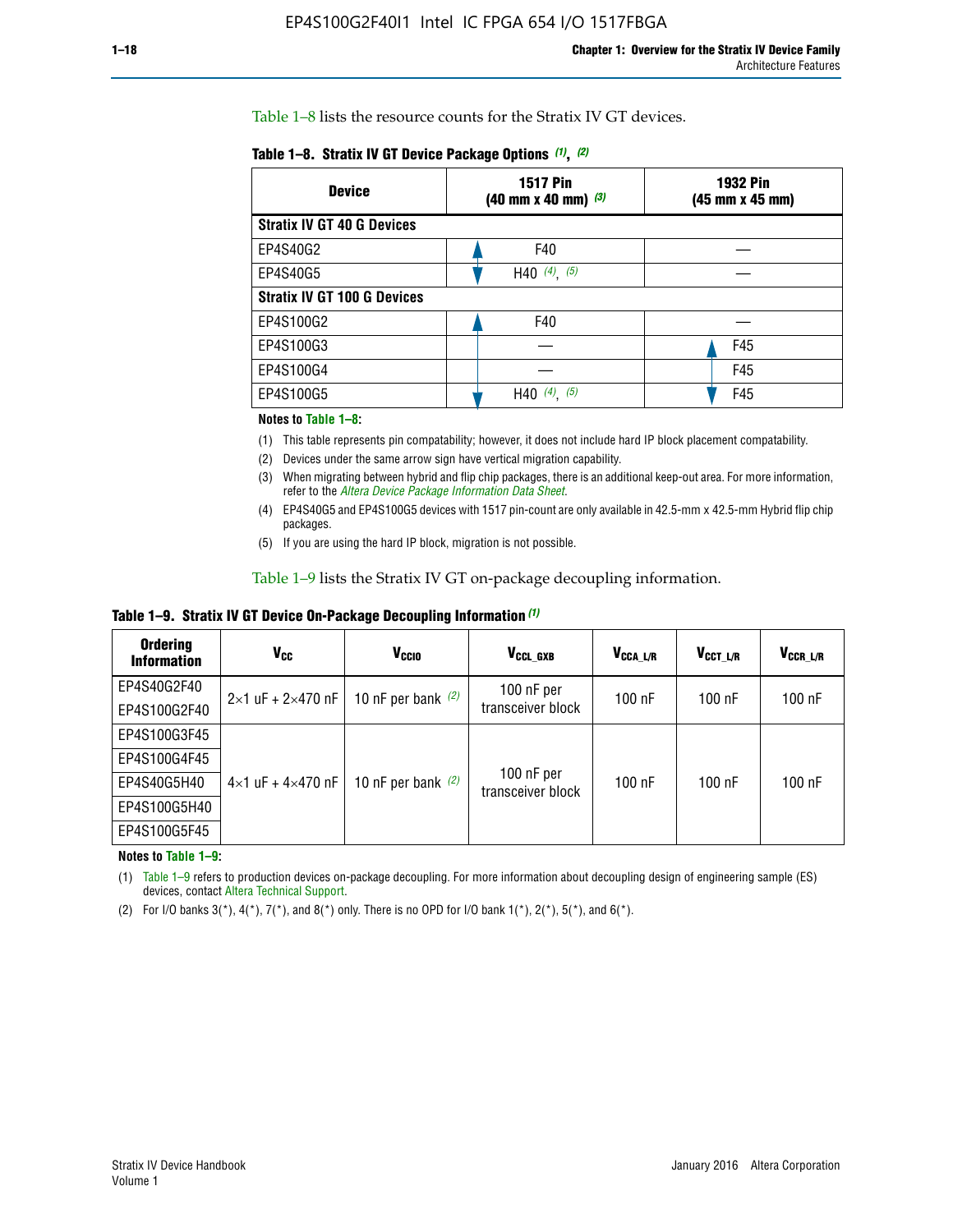# **Integrated Software Platform**

The Quartus II software provides an integrated environment for HDL and schematic design entry, compilation and logic synthesis, full simulation and advanced timing analysis, SignalTap II Logic Analyzer, and device configuration of Stratix IV designs. The Quartus II software provides the MegaWizard<sup> $M$ </sup> Plug-In Manager user interface to generate different functional blocks, such as memory, PLL, and digital signal processing logic. For transceivers, the Quartus II software provides the ALTGX MegaWizard Plug-In Manager interface that guides you through configuration of the transceiver based on your application requirements.

The Stratix IV GX and GT transceivers allow you to implement low-power and reliable high-speed serial interface applications with its fully reconfigurable hardware, optimal signal integrity, and integrated Quartus II software platform.

For more information about the QuarJanuary2016tus II software features, refer to the *[Quartus II Handbook](http://www.altera.com/literature/lit-qts.jsp)*.

# **Ordering Information**

This section describes the Stratix IV E, GT, and GX devices ordering information. Figure 1–4 shows the ordering codes for Stratix IV GX and E devices.



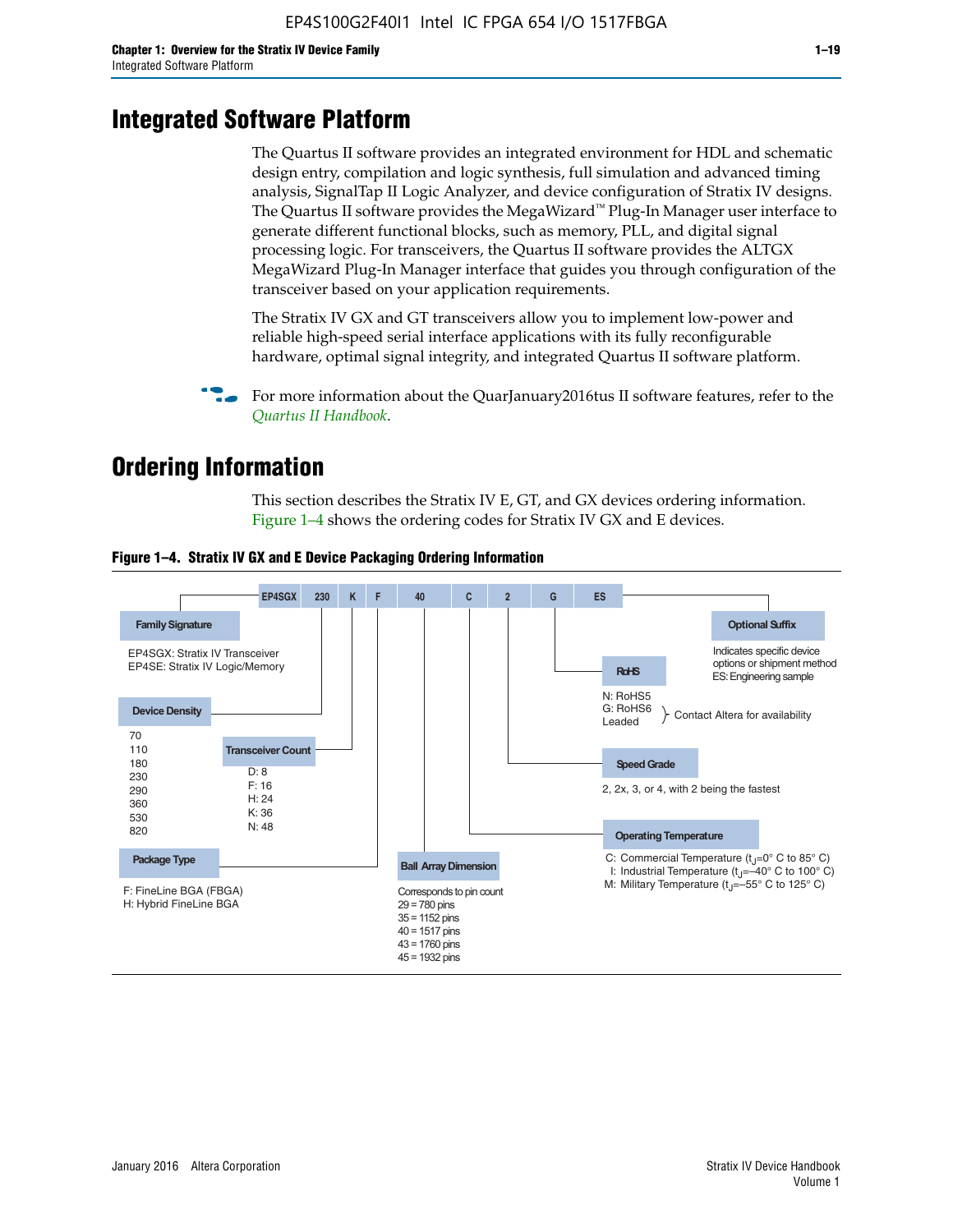Figure 1–5 shows the ordering codes for Stratix IV GT devices.





# **Document Revision History**

Table 1–10 lists the revision history for this chapter.

| Table 1–10. Document Revision History (Part 1 of 2) |  |  |  |  |  |
|-----------------------------------------------------|--|--|--|--|--|
|-----------------------------------------------------|--|--|--|--|--|

| <b>Date</b>       | <b>Version</b> | <b>Changes</b>                                              |
|-------------------|----------------|-------------------------------------------------------------|
| January 2016      | 3.5            | ■ Updated Figure $1-4$ with new RoHS information            |
| September 2012    | 3.4            | ■ Updated Table 1–1 to close FB $#30986$ .                  |
|                   |                | Updated Table $1-2$ and Table $1-5$ to close FB $\#31127$ . |
| June 2011         | 3.3            | $\blacksquare$ Added military temperature to Figure 1–4.    |
| February 2011     | 3.2            | ■ Updated Table 1–7 and Table 1–8.                          |
|                   |                | • Applied new template.                                     |
|                   |                | Minor text edits.                                           |
| <b>March 2010</b> |                | ■ Updated Table 1–1, Table 1–2, and Table 1–7.              |
|                   | 3.1            | ■ Updated Figure $1-3$ .                                    |
|                   |                | Updated the "Stratix IV GT Devices" section.                |
|                   |                | Added two new references to the Introduction section.       |
|                   |                | Minor text edits.                                           |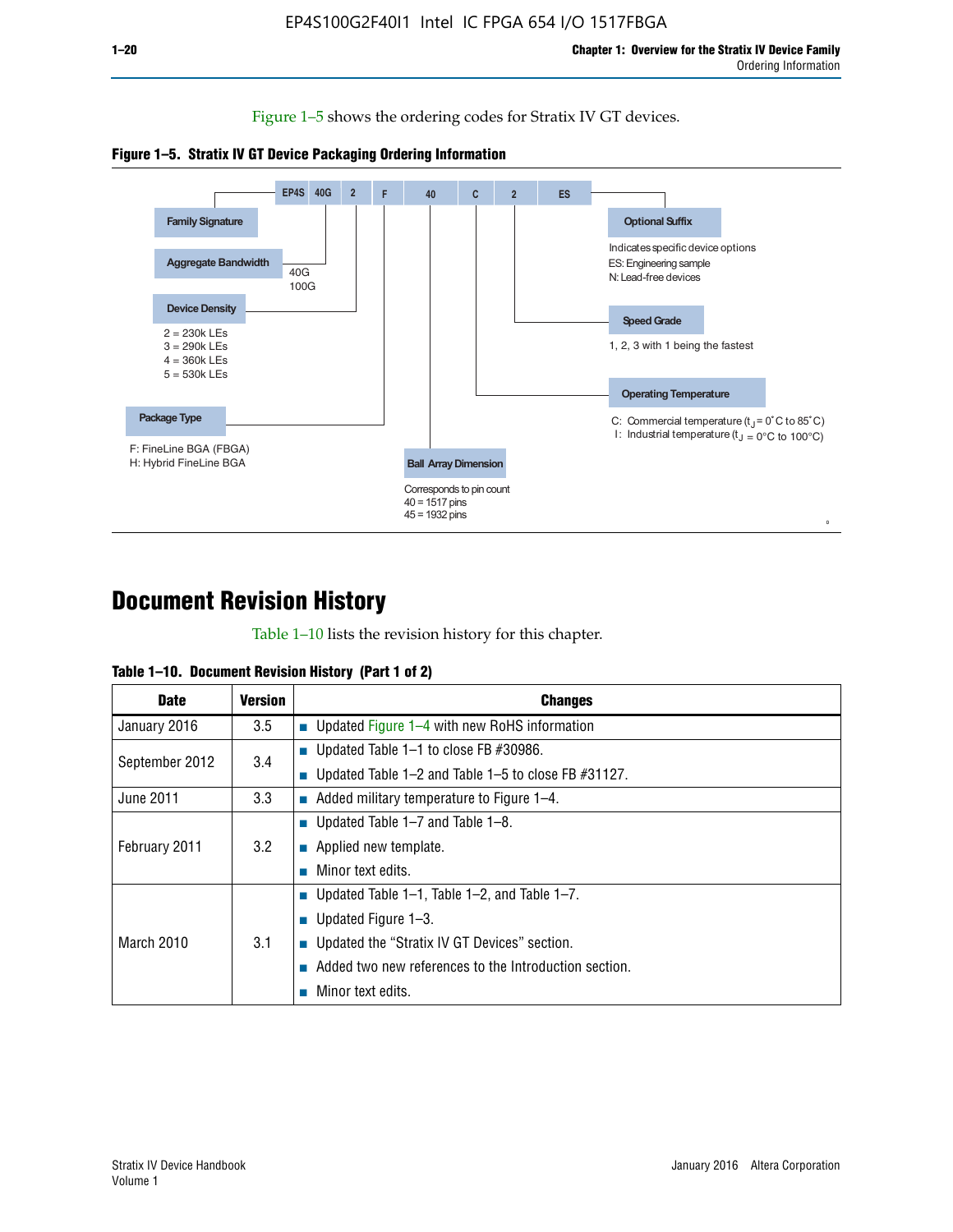## **Table 1–10. Document Revision History (Part 2 of 2)**

| <b>Date</b>      | <b>Version</b> | <b>Changes</b>                                                                                                                                                                                                                                                                    |  |  |
|------------------|----------------|-----------------------------------------------------------------------------------------------------------------------------------------------------------------------------------------------------------------------------------------------------------------------------------|--|--|
|                  |                | ■ Updated the "Stratix IV Device Family Overview", "Feature Summary", "Stratix IV GT<br>Devices", "High-Speed Transceiver Features", "FPGA Fabric and I/O Features", "Highest<br>Aggregate Data Bandwidth", "System Integration", and "Integrated Software Platform"<br>sections. |  |  |
| November 2009    | 3.0            | $\blacksquare$ Added Table 1-3, Table 1-6, and Table 1-9.                                                                                                                                                                                                                         |  |  |
|                  |                | $\blacksquare$ Updated Table 1-1, Table 1-2, Table 1-4, Table 1-5, Table 1-7, and Table 1-8.                                                                                                                                                                                      |  |  |
|                  |                | ■ Updated Figure 1–3, Figure 1–4, and Figure 1–5.                                                                                                                                                                                                                                 |  |  |
|                  |                | $\blacksquare$ Minor text edits.                                                                                                                                                                                                                                                  |  |  |
| <b>June 2009</b> | 2.4            | $\blacksquare$ Updated Table 1-1.                                                                                                                                                                                                                                                 |  |  |
|                  |                | Minor text edits.                                                                                                                                                                                                                                                                 |  |  |
|                  |                | $\blacksquare$ Added Table 1–5, Table 1–6, and Figure 1–3.                                                                                                                                                                                                                        |  |  |
|                  |                | $\blacksquare$ Updated Figure 1-5.                                                                                                                                                                                                                                                |  |  |
| April 2009       | 2.3            | Updated Table $1-1$ , Table $1-2$ , Table $1-3$ , and Table $1-4$ .                                                                                                                                                                                                               |  |  |
|                  |                | ■ Updated "Introduction", "Feature Summary", "Stratix IV GX Devices", "Stratix IV GT<br>Devices", "Architecture Features", and "FPGA Fabric and I/O Features"                                                                                                                     |  |  |
|                  | 2.2            | ■ Updated "Feature Summary", "Stratix IV GX Devices", "Stratix IV E Device", "Stratix IV<br>GT Devices", "Signal Integrity"                                                                                                                                                       |  |  |
| March 2009       |                | Removed Tables 1-5 and 1-6                                                                                                                                                                                                                                                        |  |  |
|                  |                | Updated Figure 1-4                                                                                                                                                                                                                                                                |  |  |
|                  |                | ■ Updated "Introduction", "Feature Summary", "Stratix IV Device Diagnostic Features",<br>"Signal Integrity", "Clock Networks", "High-Speed Differential I/O with DPA and Soft-<br>CDR", "System Integration", and "Ordering Information" sections.                                |  |  |
|                  |                | Added "Stratix IV GT 100G Devices" and "Stratix IV GT 100G Transceiver Bandwidth"<br>sections.                                                                                                                                                                                    |  |  |
| March 2009       | 2.1            | <b>Updated Table 1–1, Table 1–2, Table 1–3, and Table 1–4.</b>                                                                                                                                                                                                                    |  |  |
|                  |                | $\blacksquare$ Added Table 1-5 and Table 1-6.                                                                                                                                                                                                                                     |  |  |
|                  |                | ■ Updated Figure $1-3$ and Figure $1-4$ .                                                                                                                                                                                                                                         |  |  |
|                  |                | $\blacksquare$ Added Figure 1-5.                                                                                                                                                                                                                                                  |  |  |
|                  |                | Removed "Referenced Documents" section.                                                                                                                                                                                                                                           |  |  |
|                  | 2.0            | Updated "Feature Summary" on page 1-1.                                                                                                                                                                                                                                            |  |  |
|                  |                | ■ Updated "Stratix IV Device Diagnostic Features" on page 1-7.                                                                                                                                                                                                                    |  |  |
| November 2008    |                | Updated "FPGA Fabric and I/O Features" on page 1-8.                                                                                                                                                                                                                               |  |  |
|                  |                | $\blacksquare$ Updated Table 1-1.                                                                                                                                                                                                                                                 |  |  |
|                  |                | Updated Table 1-2.                                                                                                                                                                                                                                                                |  |  |
|                  |                | Updated "Table 1-5 shows the total number of transceivers available in the Stratix IV GT<br>Device." on page 1-15.                                                                                                                                                                |  |  |
| <b>July 2008</b> | 1.1            | Revised "Introduction".                                                                                                                                                                                                                                                           |  |  |
| May 2008         | 1.0            | Initial release.                                                                                                                                                                                                                                                                  |  |  |